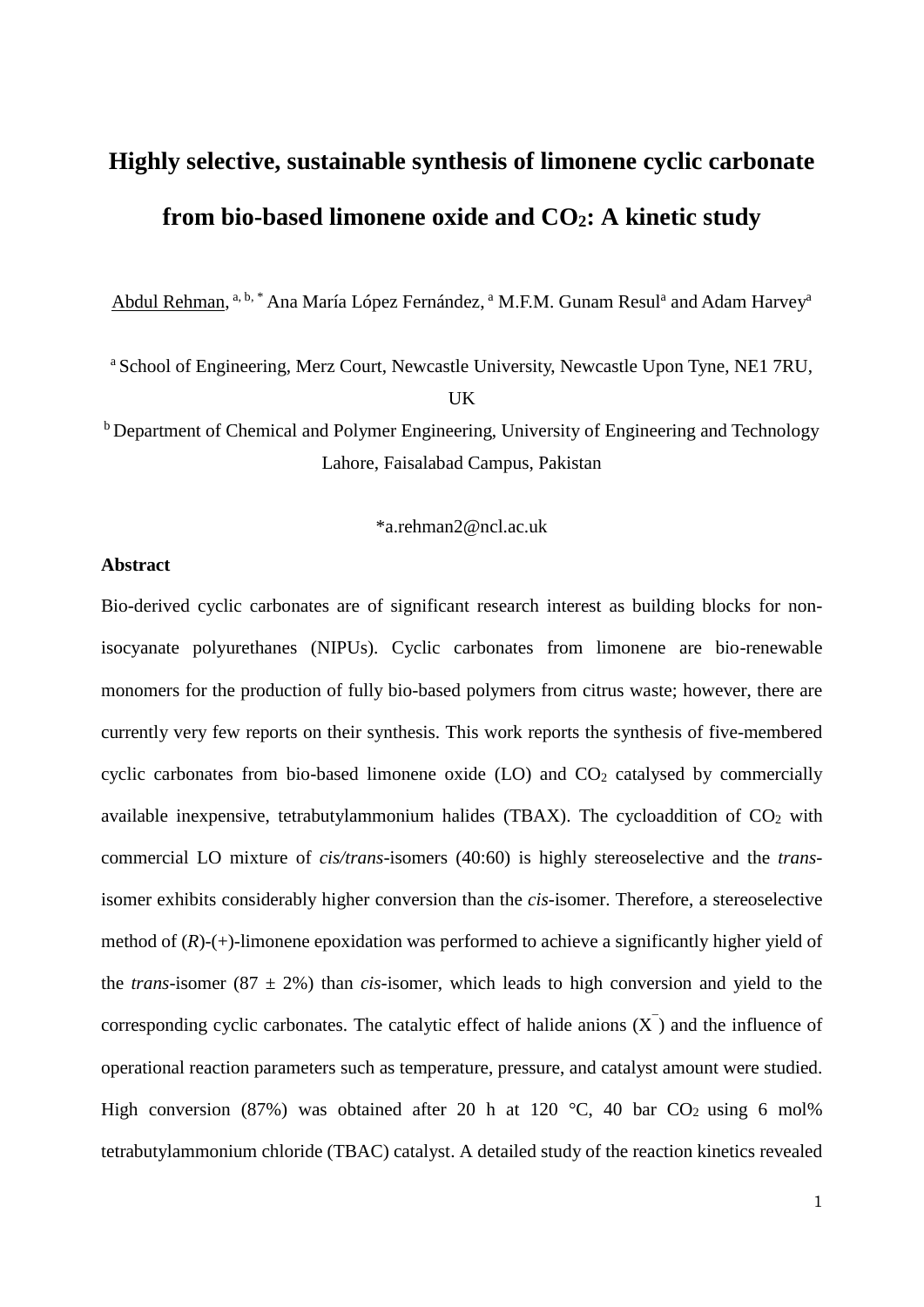the reaction to be first-order in epoxide  $(LO)$ ,  $CO<sub>2</sub>$  and catalyst (TBAC) concentrations. Moreover, the temperature dependence of the reaction was studied using Arrhenius and Eyring equations. The activation energy  $(E_a)$  of the reaction was calculated to be 64 kJ mol<sup>-1</sup>. The high positive value of Gibbs free energy ( $\Delta G^{\ddagger} = 102.6 \text{ kJ} \text{ mol}^{-1}$ ) and negative value of activation entropy ( $\Delta S^{\ddagger}$ )  $= -103.6$  J mol<sup>-1</sup>) obtained as result of the thermodynamic study, indicate that the reaction was endergonic and kinetically controlled in nature.

*Keywords*: Limonene oxide, cyclic carbonates, stereoselective epoxidation, tetrabutylammonium halide, kinetic study, activation energy

# **1. Introduction**

Global concerns about high  $CO<sub>2</sub>$  levels in atmospheric concentration and dwindling supplies of fossil resources are increasing [\[1\]](#page-20-0). As a consequence, the utilization of  $CO<sub>2</sub>$  and waste biomass as renewable resources into valuable products is highly desirable as part of a sustainable future chemical process industry [\[2,](#page-20-1) [3\]](#page-20-2). Naturally occurring terpenes have been identified as key starting materials for the production of bio-based epoxides [\[4\]](#page-20-3). Limonene is a monocyclic unsaturated terpene, mainly extracted from the peel of citrus fruits (90 wt %) [\[5-7\]](#page-20-4). It is a principal component of many essential oils and obtained as a waste product during harvesting and orange juice production [\[8,](#page-20-5) [9\]](#page-20-6). Due to its abundance as a waste by-product and its suitability for organic synthesis in the presence of two double bonds, it can be used as a sustainable replacement for petrol-based epoxides without competing with food crops [\[10,](#page-20-7) [11\]](#page-20-8). In 2013 the global production of limonene was approximately 70,000 tonnes, which is gradually increasing every year [\[12,](#page-20-9) [13\]](#page-20-10).  $CO<sub>2</sub>$  is inexpensive, non-toxic and non-flammable; it can be potentially used as an environmentally friendly renewable source of C1 building blocks for organic synthesis. Among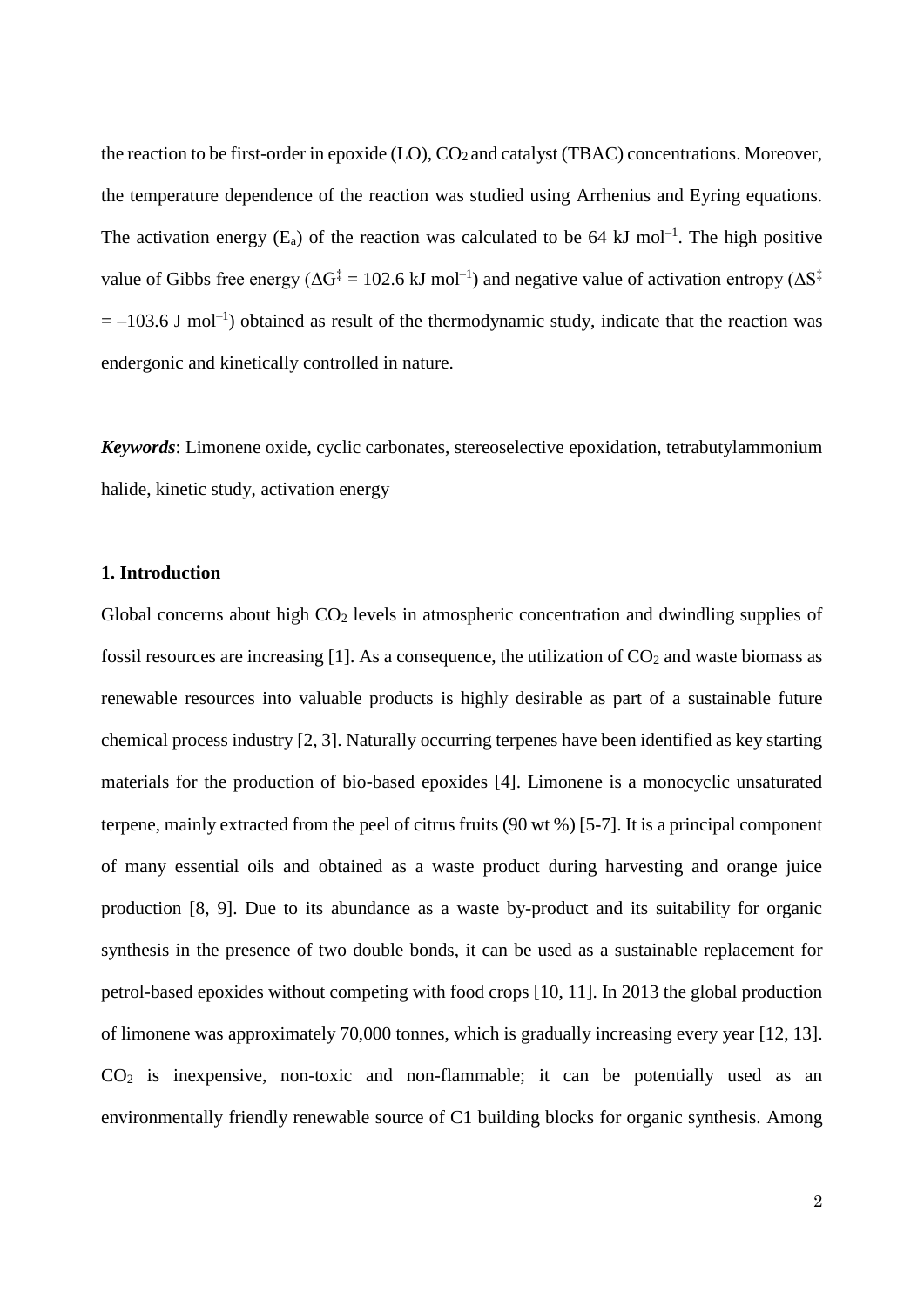various methods of  $CO<sub>2</sub>$  utilization, cycloaddition of epoxides and  $CO<sub>2</sub>$  is highly promising in terms of "green chemistry" due to its 100% atom-economical conversion [\[14,](#page-20-11) [15\]](#page-20-12). Five-membered cyclic carbonates have a diverse range of applications such as polar aprotic solvents [\[16,](#page-20-13) [17\]](#page-20-14), electrolytes in Li-ion batteries [\[18,](#page-21-0) [19\]](#page-21-1), the monomers for polycarbonates and polyurethanes synthesis [\[20-22\]](#page-21-2), intermediates for the manufacturing of pharmaceuticals [\[23-25\]](#page-21-3) and many other fine chemicals [\[26-28\]](#page-21-4). The formation of cyclic carbonates from epoxides and  $CO<sub>2</sub>$  involves fewer hazardous species, as it incorporates  $CO<sub>2</sub>$  as a C1 feedstock source rather than the conventional highly toxic and corrosive phosgene route [\[29,](#page-21-5) [30\]](#page-21-6). The synthesis of cyclic carbonates from limonene, in particular, is of significant interest as it is bio-renewable monomer for the production of fully bio-based polymers such as non-isocyanate polyurethanes (NIPUs), which have potential applications as thermoset materials, elastomers, or thermoplastics [\[11\]](#page-20-8).

However, due to the high kinetic and thermodynamic stability of CO<sub>2</sub> (i.e.  $\Delta H_f = -394 \text{ kJ mol}^{-1}$ ), the effective utilization of  $CO<sub>2</sub>$  as a C1 building block is challenging [\[31,](#page-21-7) [32\]](#page-21-8). Therefore, significant research has been conducted to develop homogeneous and heterogeneous catalysts to overcome this kinetic barrier. Catalysts for cyclic carbonisation of epoxides include transition metal complexes [\[33-36\]](#page-21-9), non-metallic organic bases such as quaternary ammonium and phosphonium salts [\[37-39\]](#page-22-0), alkali metal salts [\[40-42\]](#page-22-1) and ionic liquids [\[43-47\]](#page-22-2) to achieve high yield (%) of the cyclic carbonates at mild reaction conditions. However, most of these catalyst systems have a high activity for petroleum-based terminal epoxides, but little or none towards diand tri-substituted epoxides. Bio-based limonene oxide (LO) is a tri-substituted epoxide containing an internal epoxide attached to the highly substituted, bulky structure of limonene. Due to the high steric hindrance on the internal epoxide, LO is a challenging substrate for  $CO<sub>2</sub>$ cycloaddition [\[48,](#page-22-3) [49\]](#page-22-4). Kleij and co-workers reported amino triphenolate based aluminium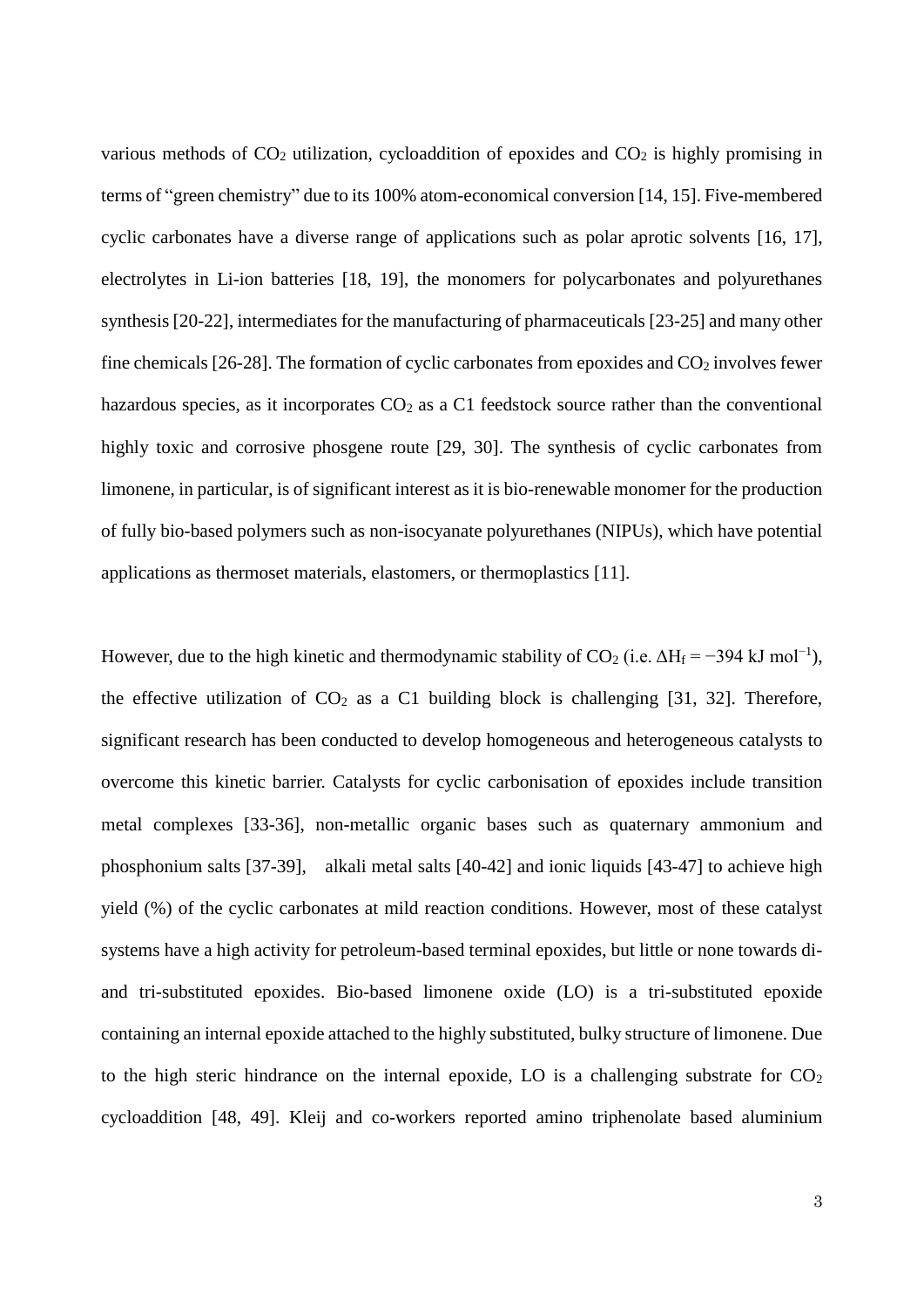complexes in combination with bis(triphenylphosphine)iminium chloride as a nucleophilic additive having activity towards di- and tri-substituted epoxides [\[49-51\]](#page-22-4). However, preparation of these catalysts involves several steps [\[52\]](#page-23-0). Alternatively, tetrabutylammonium halides (TABX) have been extensively studied as nucleophile additives for the cycloaddition of  $CO<sub>2</sub>$  to epoxides due to their strong nucleophilicity and commercial availability [\[53,](#page-23-1) [54\]](#page-23-2). Particularly, for internal epoxides where the steric hindrance plays an important to decide the activity of the catalyst, the use of small nucleophiles is highly advantageous compared to bulky catalyst system [\[55,](#page-23-3) [56\]](#page-23-4).

Recently, Hiroshi *et al.*, (2018) reported CO<sub>2</sub> cycloaddition to LO catalyse by commercially available inexpensive tetrabutylammonium chloride (TBAC). The formation of cyclic carbonates was reported to be highly stereoselective, suggesting high reactivity of *trans-*isomer than *cis*isomer [\[55\]](#page-23-3). Therefore, commercial LO which is a mixture of *cis* and *trans-*LO (40:60), is not economically feasible for this reaction as it contains approximately 40% less reactive *cis-*isomer. In this study, a stereoselective method of  $(R)-(+)$ -limonene epoxidation was carried out with the aim to get a higher yield of *trans*-LO. The *trans*-enriched LO was further used as a substrate for the bio-based cyclic carbonates synthesis using TBAC as a homogeneous catalyst. A detailed kinetic study of cycloaddition reaction was performed to investigate the kinetic parameters and to understand the operating mechanism. Moreover, the temperature dependence of reaction was studied to determine the activation energy ( $E_a$ ) and thermodynamic activation parameters ( $\Delta H^{\ddagger}$ ,  $\Delta S^{\ddagger}$  and  $\Delta G^{\ddagger}$ ). As a result of the kinetic analysis, a reaction mechanism was proposed which is in agreement with the generally accepted mechanism for cyclic carbonate synthesis and highlight the importance of small nucleophiles when such reactions are performed with highly substituted epoxides.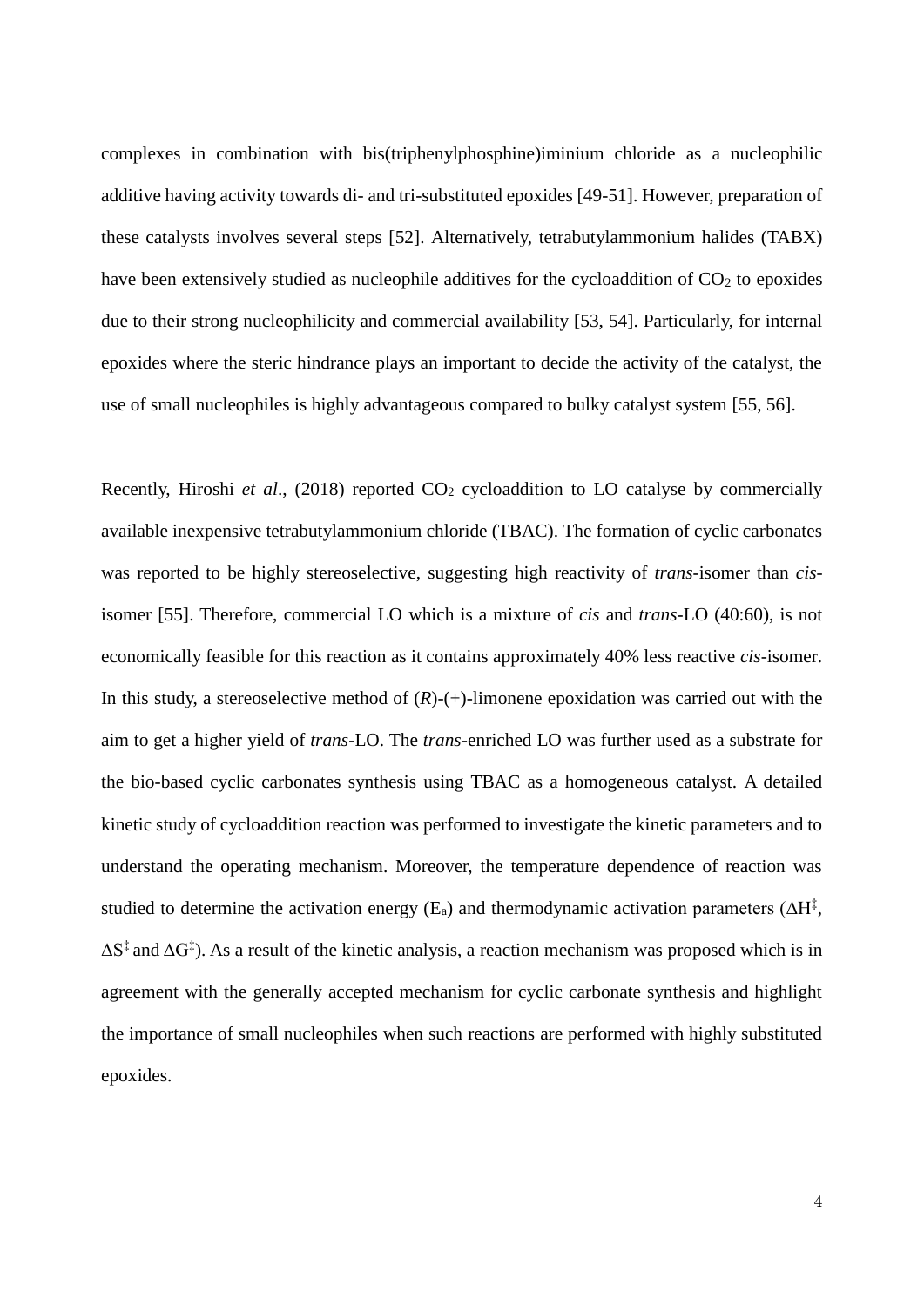#### **2. Experimental**

#### *2.1 Material and methods*

The chemicals required for cyclic carbonate synthesis and study of the reaction kinetics were purchased from Sigma Aldrich. The following reagents were used: (*R*)-(+)-limonene (97%), (+) limonene oxide (a mixture of *cis* and *trans*) (≥97.0%), N-bromosuccinimide (NBS) (99%), acetone anhydrous HPLC grade ( $\geq$ 99.9%), sodium hydroxide, diethyl ether anhydrous ( $\geq$ 97.0%), tetrabutylammonium bromide (TBAB) (≥98%), tetrabutylammonium chloride (TBAC) (≥97.0%), tetrabutylammonium iodide (TBAI) (98%), tetrabutylammonium fluoride trihydrate (TBAF.  $3H<sub>2</sub>O$ ) ( $\geq$ 97.0%), propylene carbonate anhydrous (99.7%), toluene anhydrous (99.8%), N,Ndimethylformamide anhydrous (99.8%), and  $CO<sub>2</sub>$  gas (99.9%) was supplied by BOC Gases.

#### *2.2 Stereoselective epoxidation of limonene*

Briefly, the method involves bromination of (*R*)-(+)-limonene with *N*-bromosuccinimide (NBS) as a source of bromine. The reaction was performed in an aqueous solution of acetone at  $0-25$  °C for 1 h. This results in the formation of endo-cyclic *trans*-bromohydrin which was readily epoxidised into subsequent *trans*-LO using aqueous sodium hydroxide solution at 60 °C for 2 h (Scheme 1). The conversions and yields of (*R*)-(+)-limonene into *cis* and *trans-*LO were obtained using gas chromatography (GC), with naphthalene as an internal standard (Fig. S1).



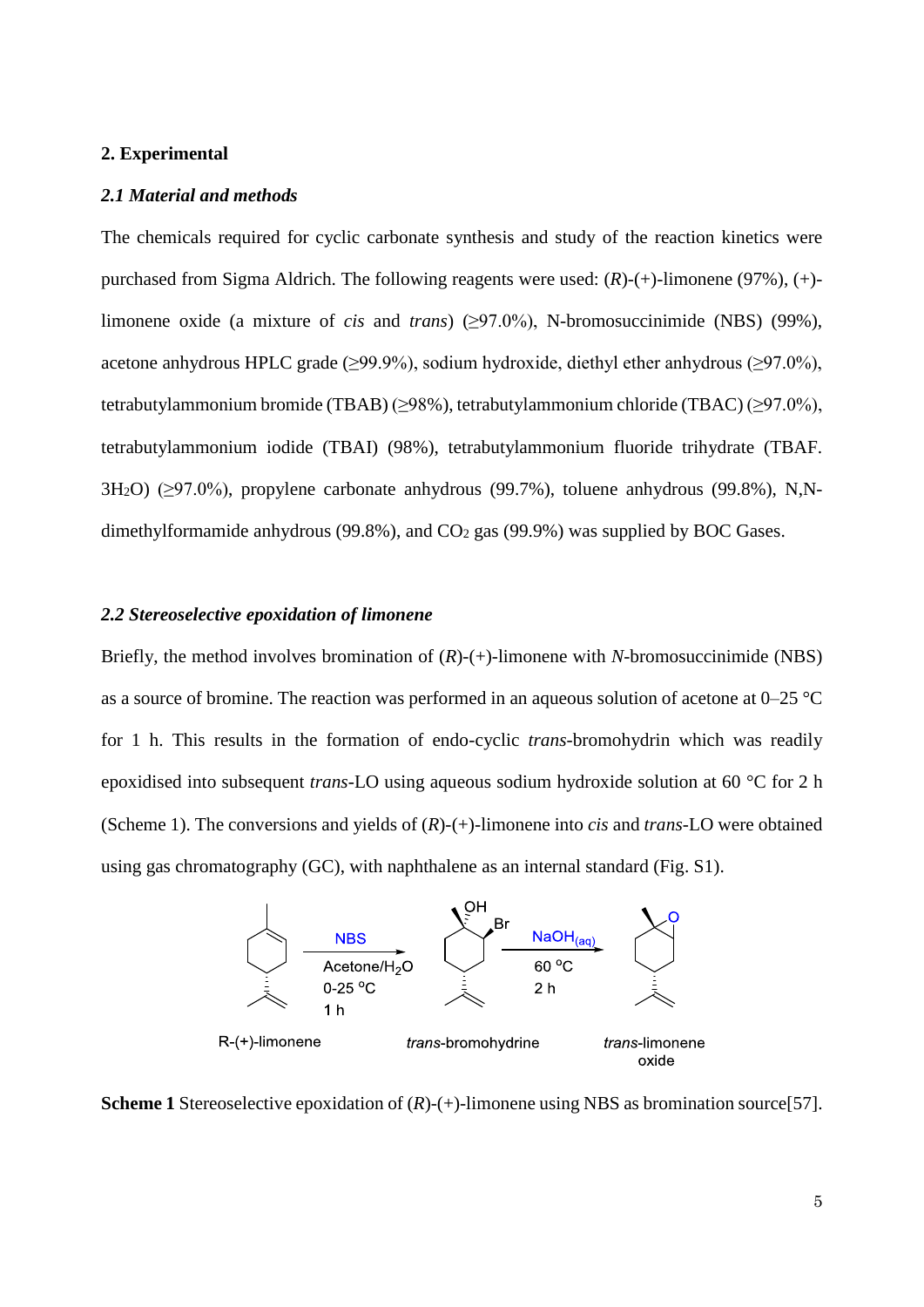#### *2.3 Cyclic carbonate formation*

Cyclic carbonates synthesis (LC) from  $CO<sub>2</sub>$  and LO was performed in a 100 ml high-pressure stainless steel Parr reactor (Model 4750) in semi-batch operation. In a typical experiment for cyclic carbonate synthesis, the desired amounts of LO (44 mmol) and homogeneous TBAC catalyst (6 mol%) were charged into the reactor. The reactor was heated to the required temperature set point (100–140  $^{\circ}$ C). The temperature inside the reactor was controlled by an automatic control system (Elmatic heating controller). After achieving the desired temperature, the reactor was pressurised to the required pressure  $(10-40$  bar) with  $CO<sub>2</sub>$  from a gas cylinder. The flow rate to and pressure inside the reactor were controlled by a high-pressure (70 bar)  $CO<sub>2</sub>$ gas regulator connected to the outlet of the  $CO<sub>2</sub>$  gas cylinder. A pressure gauge was installed on the top of the reactor to measure the pressure inside. The reaction mixture was agitated by a magnetic stirrer. After the completion of the reaction, the reactor was allowed to cool down to room temperature and slowly depressurized to atmospheric pressure. The product of the reaction was analysed by FTIR and <sup>1</sup>H-NMR spectroscopy. For kinetic study experiments, the progress of the reaction was monitored by taking aliquots from the reaction mixture at regular intervals with immediate FTIR analysis, by following the decrease in the intensity of the epoxide peak (C–O stretch) at 841 cm<sup>-1</sup>. The reduction in this absorbance is consistent with an increase in the intensity of the peak at 1800 cm<sup>-1</sup> (carbonyl stretch vibration) corresponds to cyclic carbonate formation (Fig. S2). Similarly, the increase in the intensity of the peak at  $1065 \text{ cm}^{-1}$  (asymmetrical C-O vibration) also relates to the formation of cyclic carbonate. To determine the conversion of LO to LC, a calibration curve was drawn by collecting the FTIR epoxide peak area at 841 cm<sup>-1</sup> for known concentrations of LO (Table S1, Fig. S6). The conversion and yield of the product can also be determined using <sup>1</sup>H-NMR spectroscopy (Fig. S3). As a result of cyclic carbonate formation, new signals at 4.4 ppm start appearing and the intensity of signals at 2.9 ppm which relate to the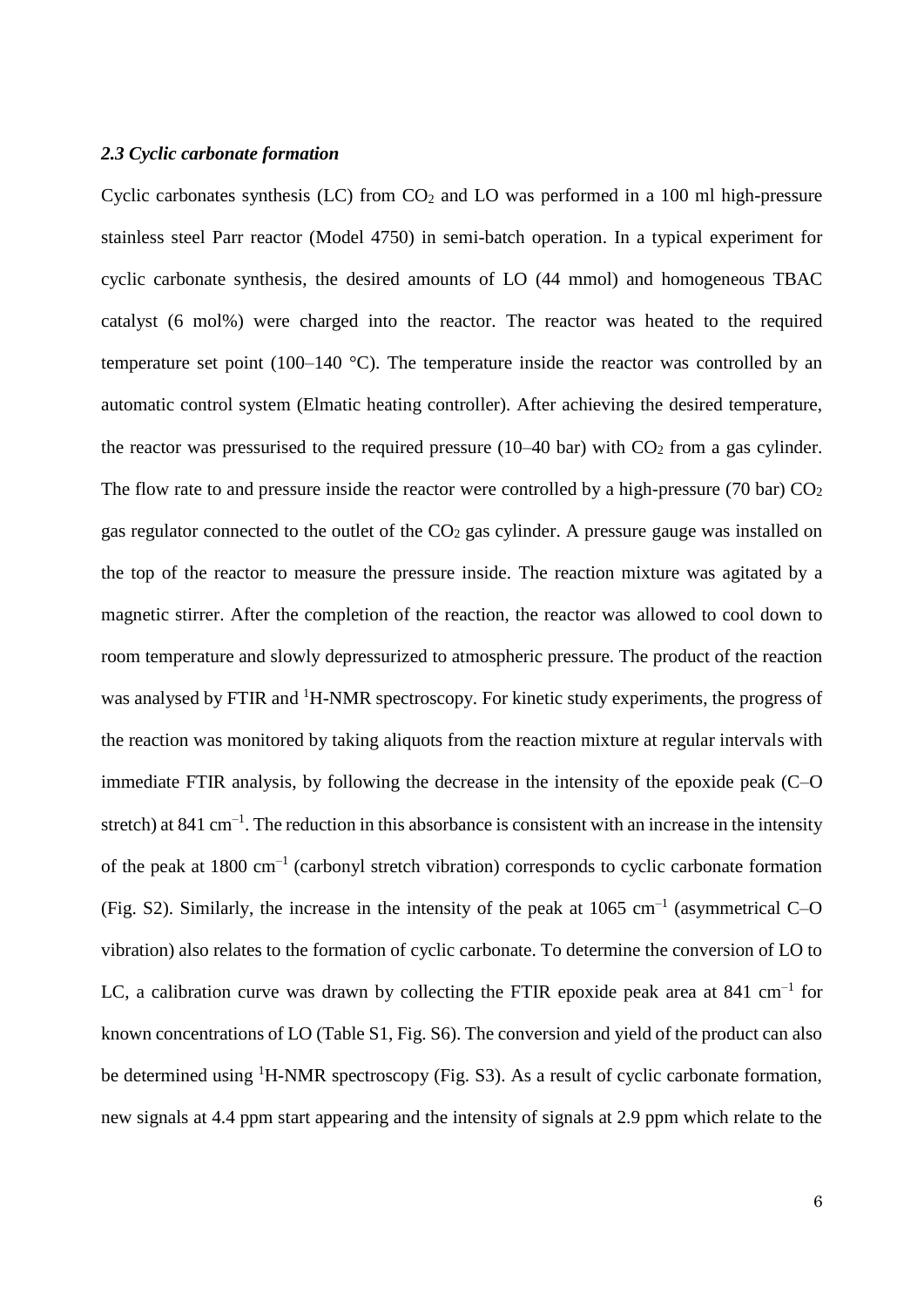epoxide group starts decreasing [\[11,](#page-20-8) [55\]](#page-23-3). The signals between 0.9 and 2.5 ppm correspond to methyl and methylene protons of LO and LC. The triplet at 3.4 ppm is because of the methylene protons of tetrabutylammonium halide used as a catalyst. The purification of the crude LC was carried out by silica column chromatography using a mixture of ethyl acetate and n-hexane to determine the isolated yield  $($   $\sim$  54%).

#### **3. Results and Discussion**

The direct epoxidation of  $(R)$ - $(+)$ -limonene in the presence of a diverse range of oxidants results in the formation of two diastereomers (a mixture of *cis* and *trans-*LO nearly 1:1) [\[58\]](#page-23-6). This stereochemical information obtained from epoxidation was retained in the  $CO<sub>2</sub>$  cycloaddition step with formal retention of configuration i.e. *cis* and *trans-*LC (Scheme 2 ) [\[49\]](#page-22-4). The cycloaddition of CO<sup>2</sup> to commercially available LO, which is a mixture of the *cis* and *trans*-isomers (40:60), exhibits a significantly higher conversion of the *trans*-isomer than the *cis-*isomer (Fig. S4), as reported previously [\[55\]](#page-23-3). The low reactivity of *cis-*LO versus *trans-*LO was due to its higher energy transition state, owing to its 'boat-like' structure [\[59\]](#page-23-7).



**Scheme 2** Epoxidation of  $(R)$ -(+)-limonene and cyclic carbonate synthesis via  $CO_2$  cycloaddition.

Therefore, previously reported stereoselective method of  $(R)$ - $(+)$ -limonene epoxidation was performed to gain an advantageous high yield of reactive *trans*-isomer  $(87 \pm 2\%)$  [\[57,](#page-23-5) [60\]](#page-23-8). To investigate the catalytic effect of halide anions  $(X)$  on LC synthesis, experiments were carried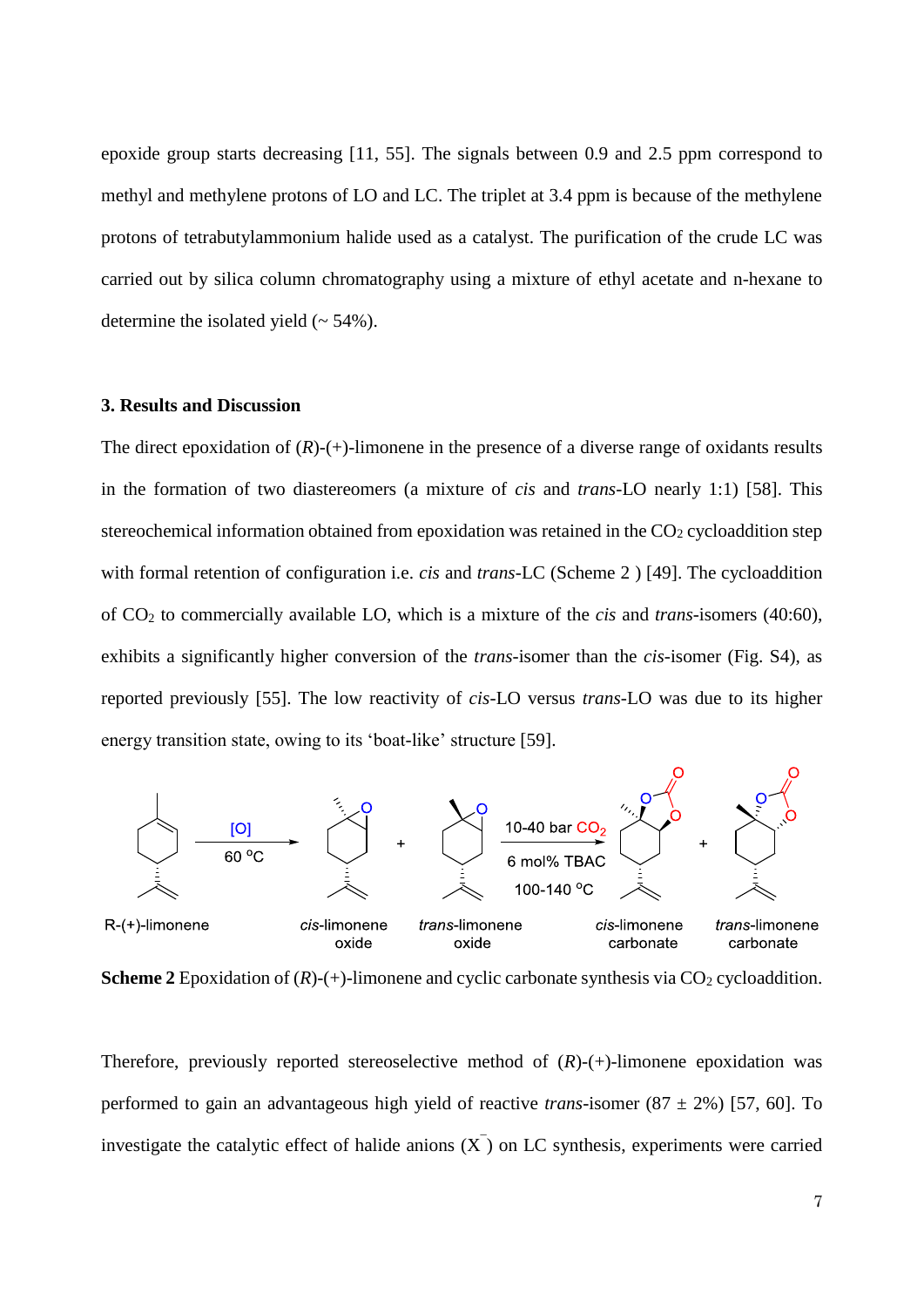out using commercial LO in the presence of different tetrabutylammonium halides (Table 1). The catalytic activity of the halide anions was found to be  $TBAC > TBAB > TBAI$ , similar to the previous report [\[55\]](#page-23-3). The literature precedent shows the order of catalytic activity of halide anions for CO<sub>2</sub> cycloaddition to terminal epoxides is  $\overline{I} > Br > Cl^{-} > F$ , which is in agreement with the nucleophilicity and leaving group ability of halide anions [\[61-63\]](#page-23-9). However, LO is an internal epoxide causing a high degree of a steric hindrance due to the presence of two rings in its molecular structure [\[64\]](#page-23-10). The steric hindrance of the molecule should obstruct and retard nucleophilic attack of halide anions to ring-open the epoxide. Therefore, in the case of  $CO<sub>2</sub>$ cycloaddition to LO, the steric hindrance seems to be a more important factor than the nucleophilicity of the halide anions [\[34\]](#page-21-10). Therefore, Cl<sup> $-$ </sup>, having a smaller size than Br $^-$  and  $\Gamma$  and as a better leaving group than  $F^-$  exhibits greater catalytic activity. Moreover, the experiments were also performed using both commercial and *trans*-enriched LO to compare the observed rate  $(k_{obs})$  for cyclic carbonate synthesis at different reaction temperatures (i.e. 120 °C and 140 °C), whilst keeping the other reaction parameters constant (Fig. 1 a, b). From the results obtained, the rate of reaction was found to be significantly higher (more than 3-fold) using *trans*-enriched LO. The metallic halide salts (e.g. LiBr, LiCl,  $ZnBr_2$ , and  $ZnCl_2$ ) acting as Lewis acids are commonly used as cocatalysts with alkyl ammonium halides to increase the rate by the activation of the epoxides [\[61,](#page-23-9) [65\]](#page-24-0). However, in the case of LO, no increase in rate was observed due to the metallic salts used in combination with tetrabutylammonium salts. This is was probably due to poor solubility of the metallic salts in the solvent-free reaction mixture [\[55\]](#page-23-3).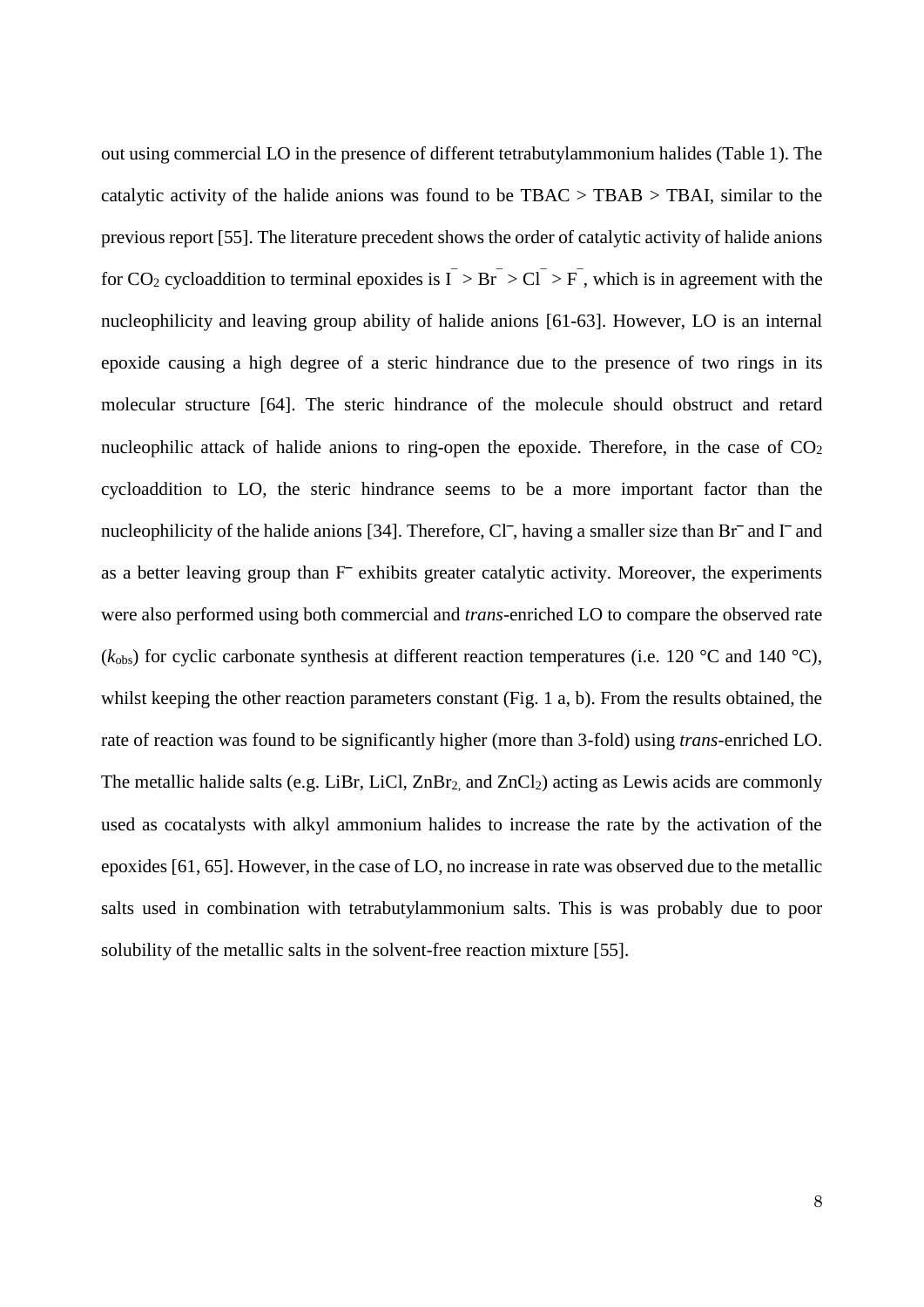**Table 1** Catalytic effect of quaternary alkyl ammonium salts on limonene carbonate synthesis from commercially available LO and  $CO_2$  (Reaction condition: 6 mol% TBAX, 120 °C,  $p$  (CO<sub>2</sub>)  $= 40$  bar, 10 h).

| <b>Entry</b> | Catalyst    | <b>Conversion</b>  |          |           |
|--------------|-------------|--------------------|----------|-----------|
|              |             | LO $(cis + trans)$ | trans-LO | $cis$ -LO |
|              | <b>TBAC</b> |                    | 55.4     | 15.6      |
|              | <b>TBAB</b> | 55                 | 40.2     | 14.8      |
|              | <b>TBAI</b> | 18                 | 13.7     | 4.3       |
|              | <b>TBAF</b> | 18                 | 14.9     |           |



**Fig. 1** Comparison of the rate constants for limonene cyclic carbonate synthesis using commercial and *trans*-enriched limonene oxide determined at **(a)** 120 °C and **(b)** 140 °C, Reaction conditions: solvent-free LO, 6 mol % TBAC and 40 bar  $p(CO_2)$ .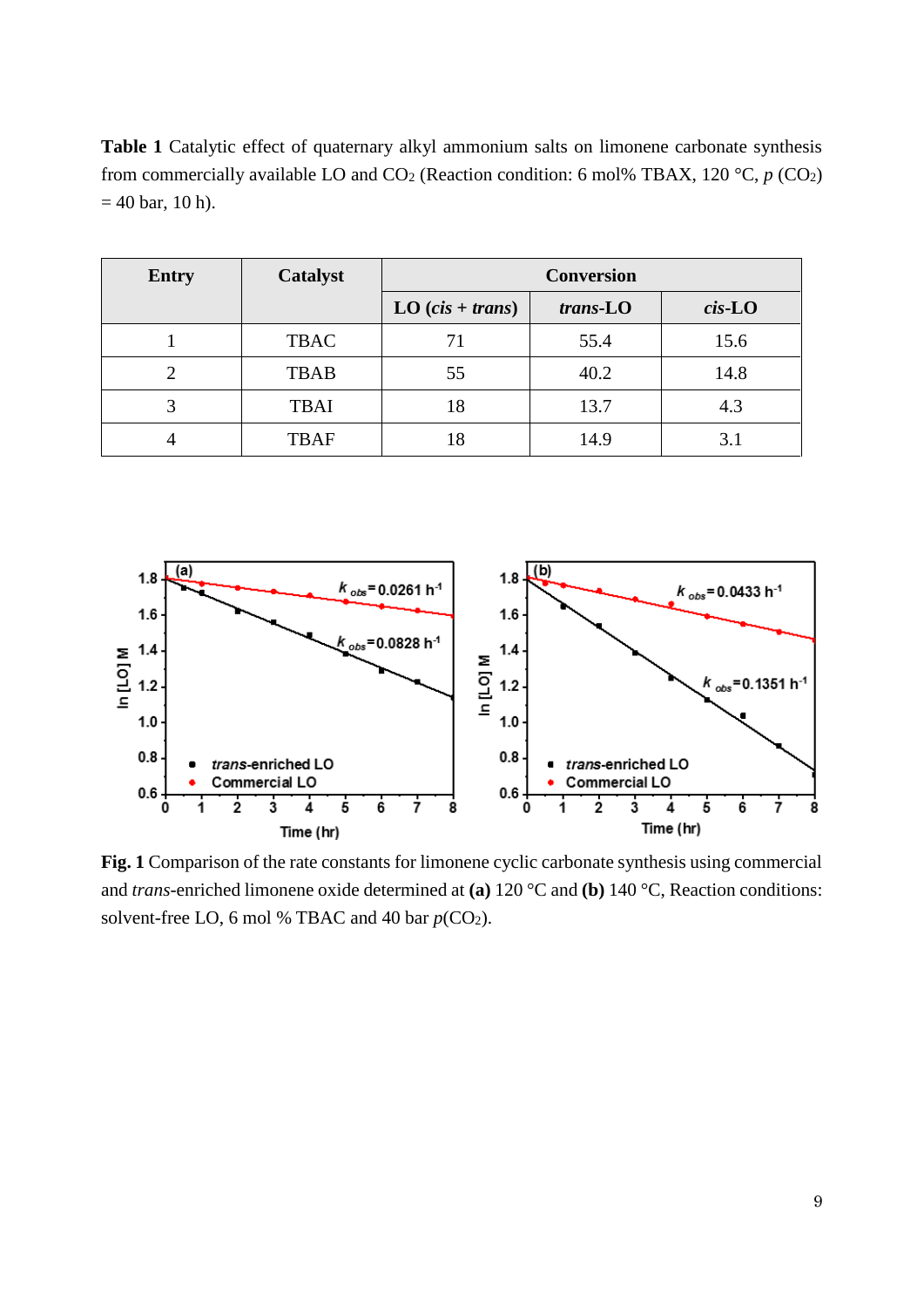## *3.1 Kinetic Study*

A detailed study of reaction kinetics was performed to investigate the mechanism involved and to establish a general rate law equation for cyclic carbonate synthesis from LO and  $CO<sub>2</sub>$  in the presence of homogeneous TBAC catalyst. Only the initial experiments for catalyst screening were performed using commercial LO (40:60 mixture of *cis/trans-*isomers) which demonstrated the higher reactivity of *trans*-isomer. Based on these results, *trans*-enriched LO obtained from our stereoselective epoxidation of limonene was used for the further kinetic studies. A series of experiments were performed to determine the order of the reaction with respect to epoxide (LO), catalyst (TBAC) and  $CO<sub>2</sub>$  in the presence of a reaction solvent. To find a suitable solvent, the experiments were performed in the presence of commonly used solvents for cycloaddition reactions, such as toluene, N, N-dimethylformamide (DMF), acetonitrile (CH3CN) and propylene carbonate (PC) [\[66-68\]](#page-24-1). The reaction rate of LC formation was determined in the presence of these solvents (Fig. 2a). The results indicate that the reaction rate is higher  $(0.1769 \text{ h}^{-1})$  in the presence of DMF as a solvent than toluene, CH3CN, and PC (Table 2). The enhanced reaction rate in the presence of DMF solvent was probably due to nucleophilic activation of the  $CO<sub>2</sub>$  by an amide. This catalytic role of DMF in cycloaddition reaction was reported previously [\[69-72\]](#page-24-2). Moreover, the yield (%) of LC has been also plotted against the reaction time (Fig. 2b). The results indicate the higher yield of LC was obtained using polar aprotic solvents such as DMF, PC, and CH3CN compared to a non-polar solvent such as toluene. Due to their high dielectric constants (>20) and large dipole moments, polar aprotic solvents have a high affinity for dissolution of charged species such as various anions used as nucleophiles (catalyst) compared to other non-polar solvents such as toluene [\[73\]](#page-24-3). However, PC is being increasingly used as 'greener' alternative to traditionally used toxic, polar aprotic solvents such as DMF, dimethyl sulfoxide (DMSO), and acetonitrile, which are likely to be banned due to their associated  $SO_x$  and  $NO_x$  emission [\[74,](#page-24-4) [75\]](#page-24-5). PC has low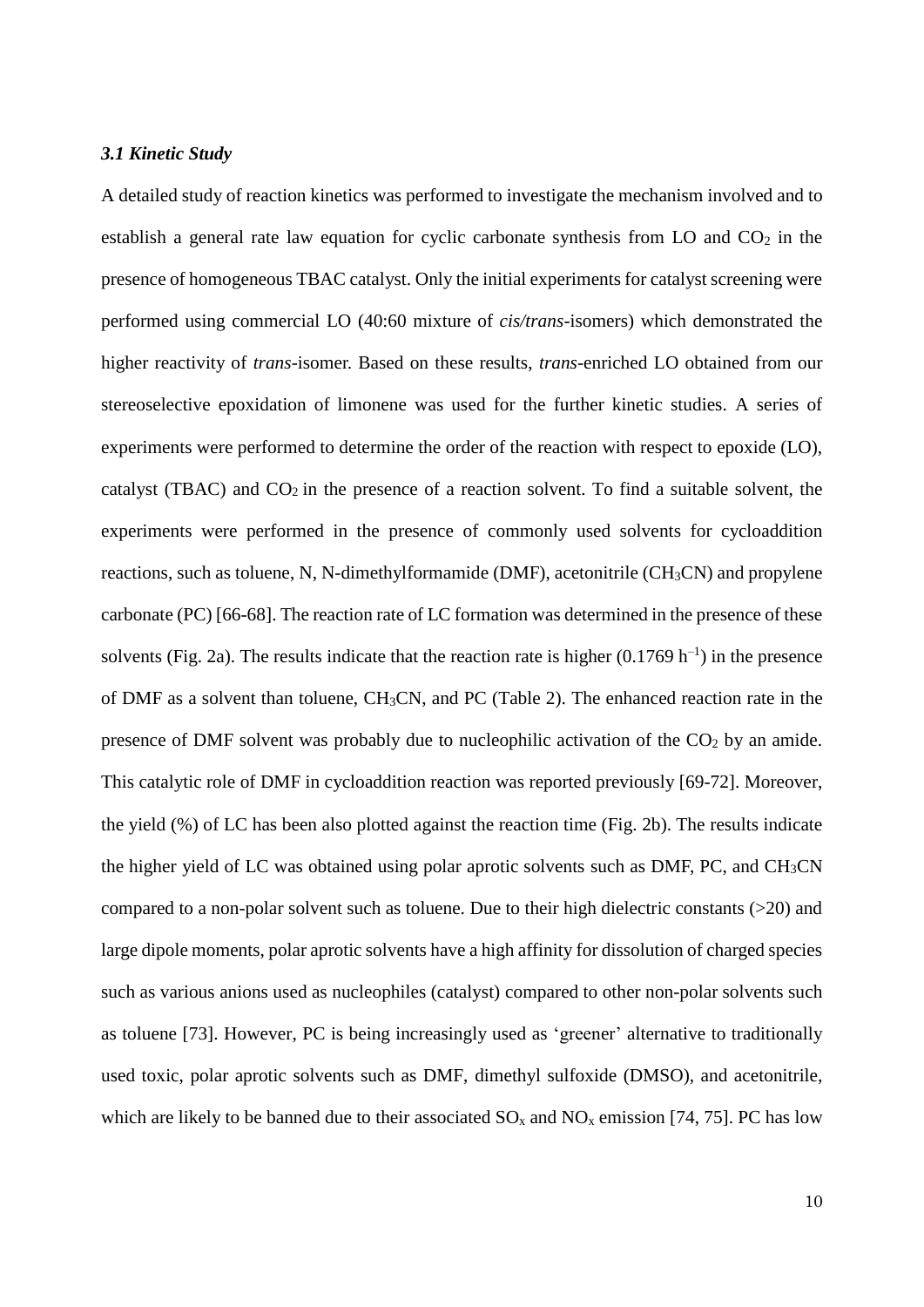toxicity, is biodegradable and economical, allowing its large-scale use [\[76\]](#page-24-6). Therefore, the PC was chosen as the most advantageous 'green' reaction solvent to study the reaction kinetics.



Fig. 2 (a) Plot of ln ([LO<sub>O</sub>]/ [LO] against time showing the change in the rate of reaction using different reaction solvents, **(b)** Plot of NMR yield (%) against the reaction time using different reaction solvents (Reaction conditions: 4.5 M LO, 120 °C,  $p$  (CO<sub>2</sub>) = 40 bar, 6 mol% TBAC catalyst).

**Table 2** Rate constants of limonene carbonate synthesis in the presence of different solvents.

| <b>Solvent</b>      | Rate constant $(h^{-1})$ |  |
|---------------------|--------------------------|--|
| DMF                 | 0.1769                   |  |
| Propylene carbonate | 0.1312                   |  |
| Acetonitrile        | 0.1157                   |  |
| Toluene             | 0.0753                   |  |

The general form of the rate equation for  $LO/CO_2$  cycloaddition catalyzed by TBAC can be shown as:

$$
rate = \frac{-d[LO]}{dt} = k [LO]^a [CO_2]^b [TBAC]^c
$$
 (1)

Where [LO], [CO<sub>2</sub>], and [TBAC] are limonene oxide, carbon dioxide, and tetrabutylammonium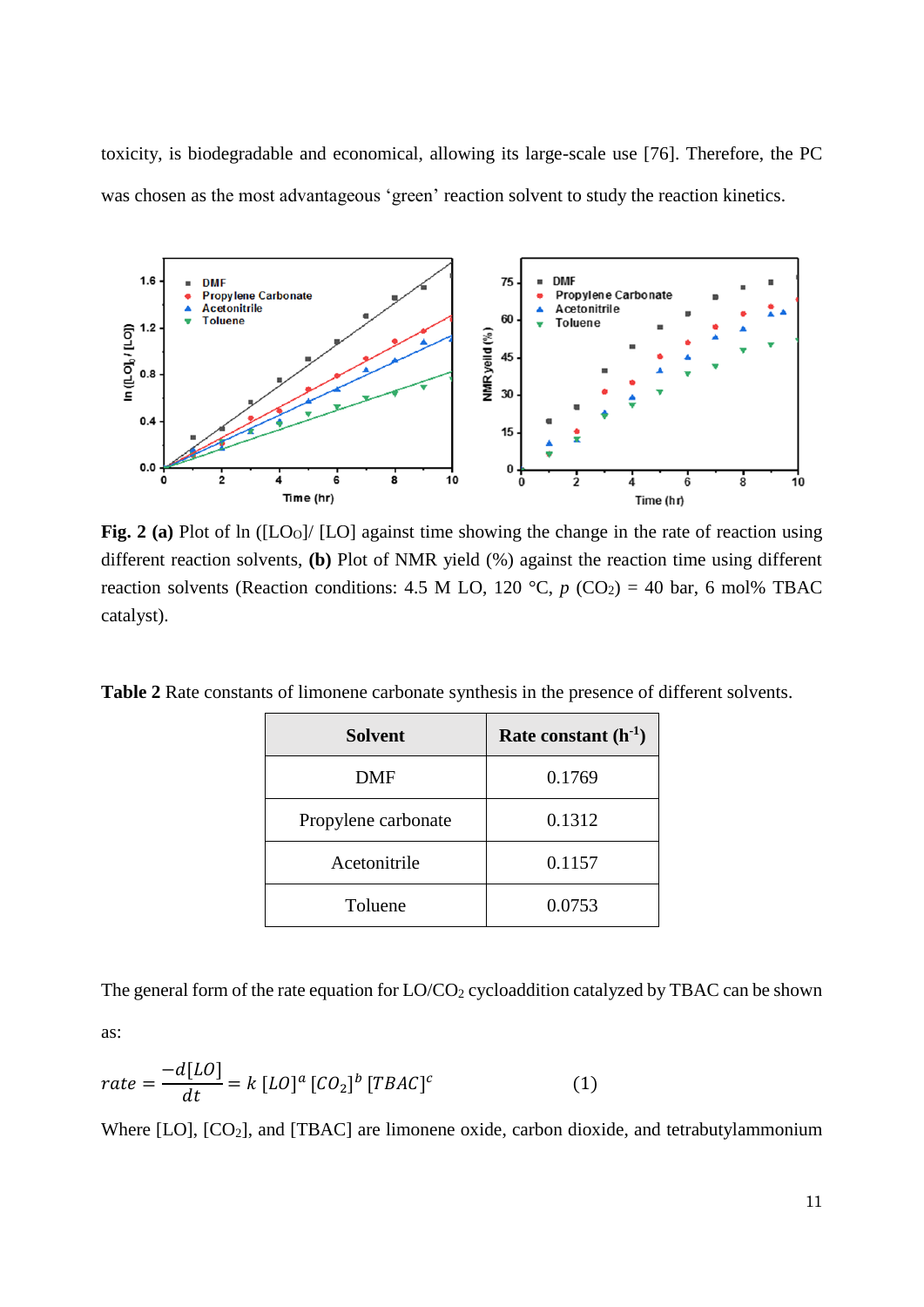chloride concentrations, respectively. As  $CO<sub>2</sub>$  was present in large excess due to the semi-batch operation, we assume that the concentration of  $CO<sub>2</sub>$  remains unchanged throughout the reaction. Similarly, (TBAC) acts as a catalyst; therefore its concentration can be assumed to be constant during the reaction. Therefore Eq. (1) can be simplified as (Eq.2):

$$
\frac{-d[LO]}{dt} = k_{obs} [LO]^a \tag{2}
$$

Where

$$
k_{obs} = k \left[ CO_2 \right]^b \left[ TBAC \right]^c
$$

Here,  $k_{\text{obs}}$  is the pseudo-first-order observed rate constant for LO concentration and a, b and c are the order of the reactions with respect to epoxide [LO], catalyst [TBAC] and  $[CO_2]$  concentrations. Assuming the first-order reaction and by integration of both sides, Equation 2 can be written as (Eq. 3):

$$
-\ln [LO] = k_{obs}.t \tag{3}
$$

#### *3.1.1 Reaction order in [LO]*

To find the reaction order with respect to epoxide, experiments were performed by changing the initial concentration of LO from 1.5–5.5 M using PC as a reaction solvent at 120 °C and 40 bar CO<sup>2</sup> pressure in the presence of 6 mol% TBAC catalyst. The decrease in the epoxide concentration [LO] was monitored by following the decrease in the intensity of epoxide peak area (C–O stretch i.e. 841 cm<sup>-1</sup>) using ATR-IR spectroscopy. The graph of experimentally determined values of ln [LO] against time shows a linear-correlation as all the data points obtained were found to fit firstorder kinetic plots (Fig. 3a), Eq. 3. Moreover, the order of the reaction was determined from the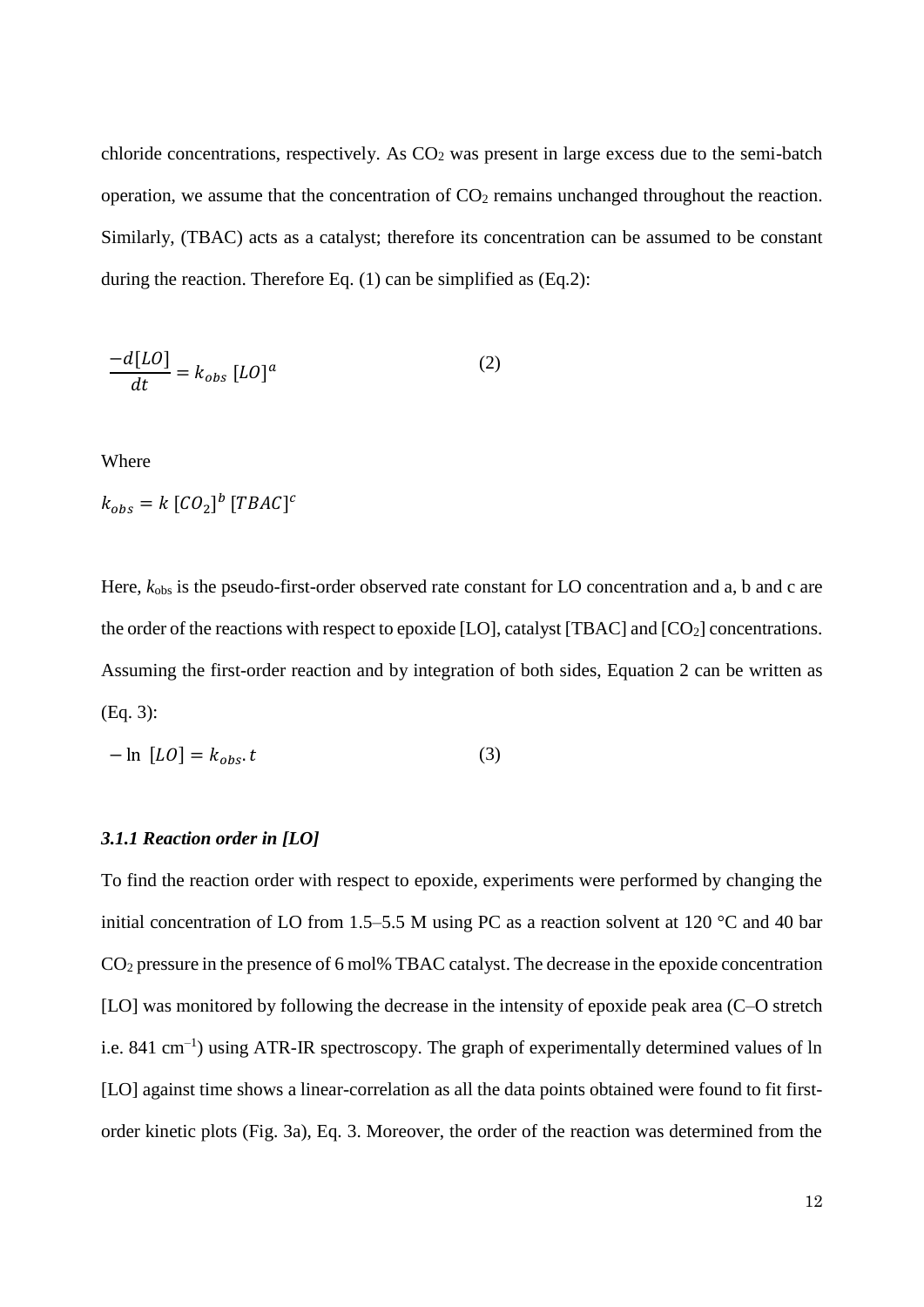slope of the double logarithmic plot of observed reaction rates  $(k_{obs})$  against [LO] i.e. 0.81~ 1, suggesting a first-order reaction in LO concentration ( $a = 1$ ), (Fig. 3b). This was further confirmed from by the plot of *kobs* against the initial concentration of epoxide [LO] showing a good fit to the straight line  $(R^2 = 0.99)$ , (Fig. S8). This result was found to be consistent with previously reported studies for  $CO<sub>2</sub>$  cycloaddition to terminal epoxides [\[68,](#page-24-7) [77,](#page-24-8) [78\]](#page-24-9).



**Fig. 3 a)** Plot of ln [LO] against reaction time (h) showing all the data points fits into first-order kinetics for five different LO initial concentrations (1.5–5.5 M) **b)** Plot of ln (*kobs*) against ln (LO) showing the first-order dependence of the reaction rate with respect to LO (Reaction conditions: 120 °C,  $p$  (CO<sub>2</sub>) = 40 bar and 6 mol% TBAC catalyst).

#### *3.1.2 Reaction order in [CO2]*

The order of the reaction with respect to  $CO_2$  concentration was investigated by changing the  $CO_2$ pressure from 10–40 bar whilst keeping all other reaction parameters constant (i.e. 4.5 M LO, 120 °C and 6 mol% TBAC). The rate of  $CO<sub>2</sub>$  dissolution in the reaction solvent (PC) is well known and is considerably higher than the rate of the cycloaddition reaction [\[79\]](#page-24-10). Hence, the  $CO<sub>2</sub>$  in the gas and liquid phases will quickly reach equilibrium. The data obtained from the kinetic experiments were found to be fit in first-order kinetics (Fig. 4a). The order of the reaction was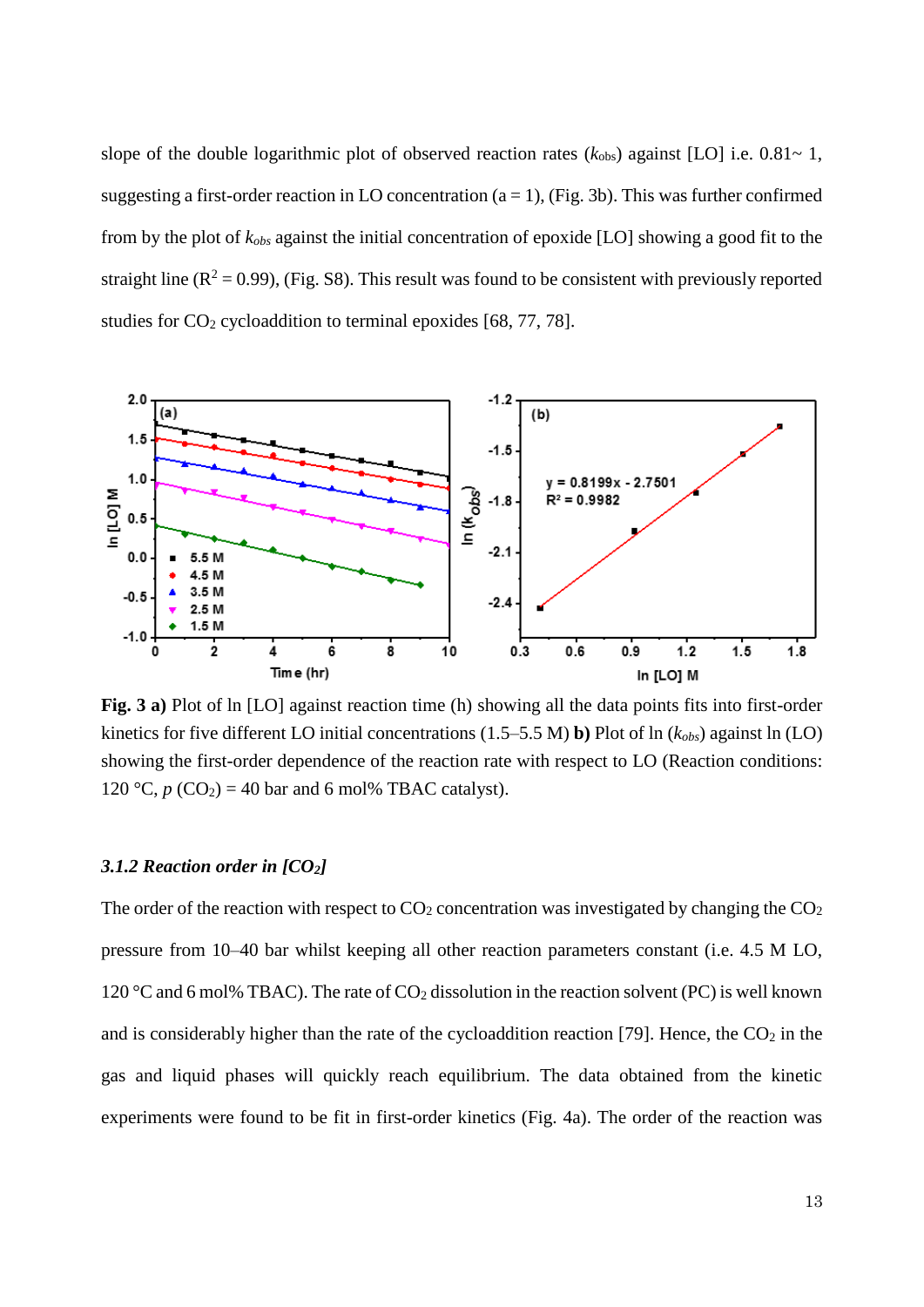determined from the slope of the double logarithmic graph of  $k_{obs}$  vs.  $CO_2$  pressure i.e. 0.86 (Fig. 4b) indicating a first-order dependence of reaction in  $CO<sub>2</sub>$  concentration (b=1) over the range of 10–40 bar  $CO_2$  pressure. These results were consistent with the previously reported study of  $CO_2$ cycloaddition to LO where the conversion of both *cis* and *trans-*isomers increased with the increase in CO<sup>2</sup> pressure up to 50 bar. However, a slight decrease in conversion was reported when the pressure was further increased to  $> 50$  bar [\[55\]](#page-23-3). The first-order dependence of the reaction with respect to  $CO<sub>2</sub>$  concentration suggests the involvement of one molecule of  $CO<sub>2</sub>$  in the catalytic cycle [\[80,](#page-25-0) [81\]](#page-25-1).



**Fig. 4 a**) Plot showing the decrease in LO concentration [M] against time at different  $CO<sub>2</sub>$ pressures ranging from 10–40 bar **b**) The fitting curve of  $\ln (k_{obs})$  against the  $\ln p$  (CO<sub>2</sub>) showing linear dependence of reaction rate (Reaction condition: 4.5 M LO in PC 120 °C and  $p$  (CO<sub>2</sub>) = 10–40 bar).

#### *3.1.3 Reaction order in [TBAC]*

The order of the reaction with respect to catalyst (TBAC) was determined using five different concentrations of TBAC from 1.5–7.5 mol%, whilst keeping other reaction parameters constant. The results indicate that the rate of the reaction increases with the catalyst amount, and a linear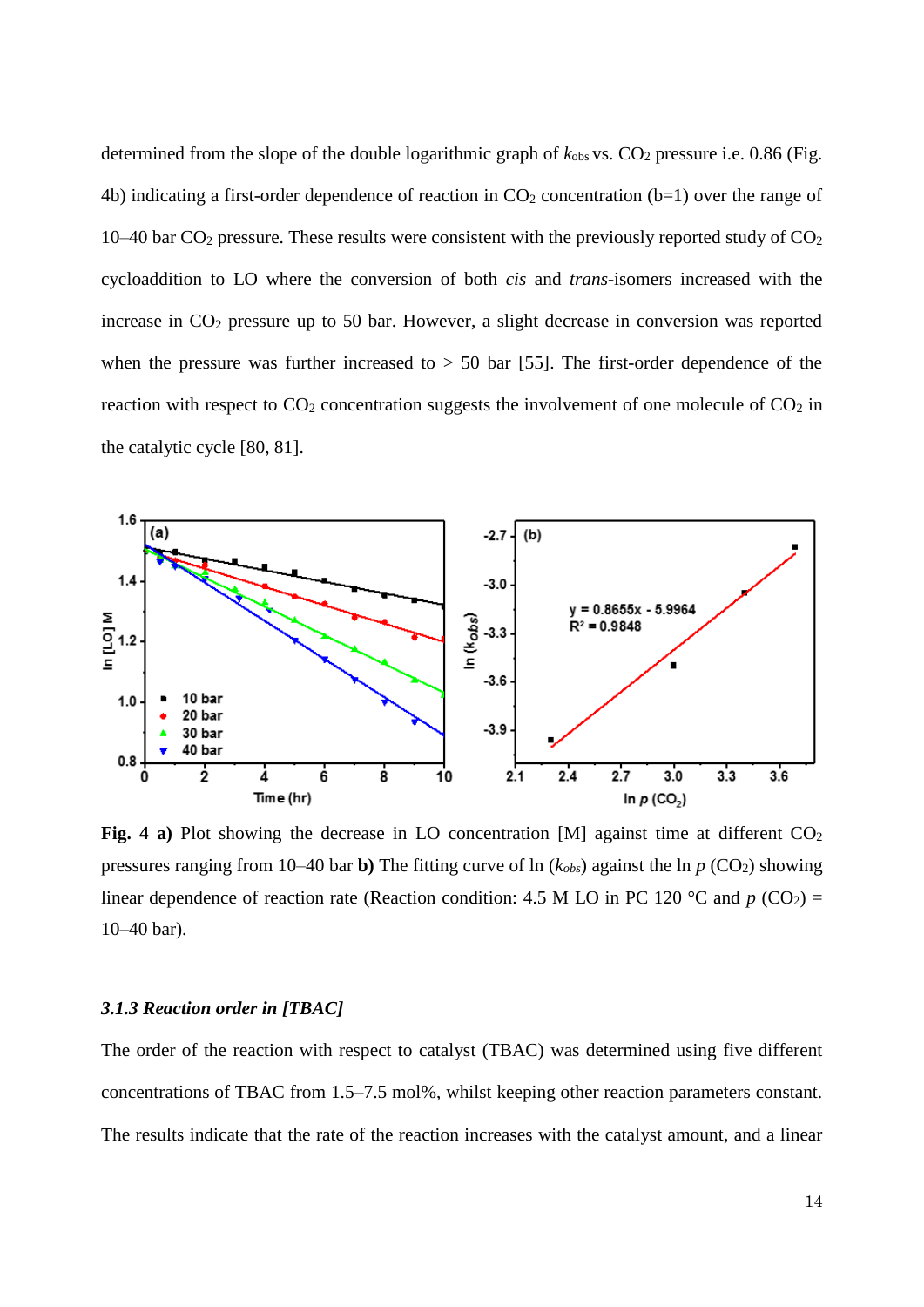relation between ln [LO] and time (hr) was obtained (Fig. 5a), which is in agreement with the previous report where a gradual increase in conversion was reported over the range of 1–40 mol% TBAC [\[55\]](#page-23-3). The double logarithmic graph between  $k_{obs}$  and [TBAC] had a slope of 1.07 clearly indicating first-order dependence with respect to catalyst concentration  $(c=1)$ , (Fig. 5b). This was further confirmed by the plot of  $k_{obs}$  against [TBAC] showing a good fit to the straight line ( $\mathbb{R}^2$  = 0.99) (Fig. S10). Recently, a similar order of the reaction has been reported for epoxide/ $CO<sub>2</sub>$ cycloaddition reaction in the presence of tetrabutylammonium halide as a monofunctional caltalyst [\[82\]](#page-25-2). The role of the halide anion  $(X)$  in the catalytic cycle of cyclic carbonate formation has been well-established and is determined by the balance of its nucleophilicity and leaving group ability [\[83-86\]](#page-25-3). Here, the chloride anion  $(Cl<sup>-</sup>)$  of the TBAC catalyst opens the ring of epoxide by the nucleophilic attack to form a chloro-alkoxide intermediate. This chloro-alkoxide further incorporates  $CO<sub>2</sub>$  to form carbonate anion, which then undergoes intramolecular formation of the five-membered cyclic carbonate by the elimination of  $Cl<sup>-</sup>$  ion acting as a leaving group.



**Fig. 5 a)** Plot of ln [LO] vs. time (h) for five concentrations of TBAC (1.5–7.5 mol%) indicating first-order kinetics **b)** Plot of ln (*kobs*) *vs.* ln [TBAC] showing a linear correlation having slope= 1.07 (Reaction condition: 4.5 M LO in PC 120 °C and  $p(CO_2) = 40$  bar).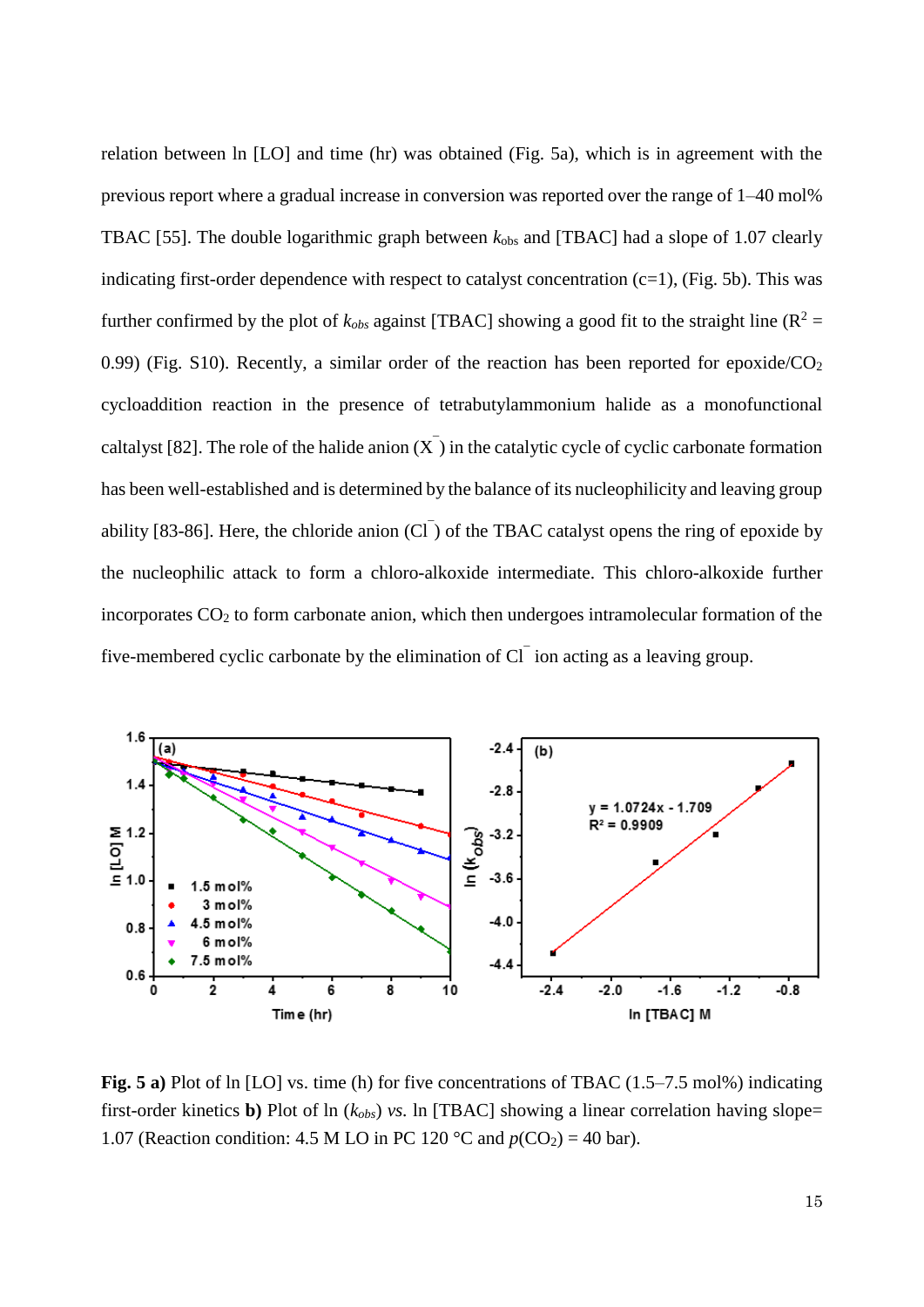In summary, on the basis of the experimental results of the kinetic study, the orders of reaction with respect to  $[LO]$ ,  $[TBAC]$  and  $[CO<sub>2</sub>]$  were determined. The rate law of LC synthesis from LO and  $CO<sub>2</sub>$  in the presence of TBAC as a catalyst can be written as (Eq. 4):

$$
rate = k [LO]^1 [TBAC]^1 [CO_2]^1 \tag{4}
$$

Where  $k$  is the rate constant and the reaction is first-order in [LO] and [TBAC] and  $[CO<sub>2</sub>]$  over the range of pressure from 10–40 bar.

# *3.1.4 Activation Energy*

To calculate the activation energy  $(E_a)$  for LC formation, the dependence of the reaction rate was studied over a temperature range of 100–140  $\degree$ C at 40 bar CO<sub>2</sub> pressure using 6 mol% of TBAC catalyst (Fig. 6a). As expected, the reaction rate increased with the increase in temperature due to increased catalytic activity at higher temperatures. The activation energy  $(E_a)$  can be calculated from the plot of (ln *kobs*) against the reciprocal of the absolute reaction temperature (1/T) using the Arrhenius equation i.e.  $k_{obs} = A$ . exp( $-E_a/RT$ ), (Fig. 6b). As a result, the activation energy was calculated to be 63.90 kJ mol<sup>-1</sup> over a temperature range of 100–140 °C. The activation energy for cyclic carbonate synthesis from internal epoxides such as cyclohexene oxide catalyzed by dizinc and trizinc complexes was determined as  $137.5$  and  $83.1 \text{ kJ}$  mol<sup>-1</sup> respectively [\[87,](#page-25-4) [88\]](#page-25-5). These high values of a kinetic barrier for cyclic carbonate synthesis from internal epoxides show the challenging nature of internal epoxides. Moreover, the activation parameters of the reaction were also determined using the Eyring equation (Eq. 5–6, Fig. 7) [\[89\]](#page-25-6). This involves calculations of activation enthalpy ( $\Delta H^{\ddagger}$ ), activation entropy ( $\Delta S^{\ddagger}$ ) and Gibbs free activation energy ( $\Delta G^{\ddagger}$ ) as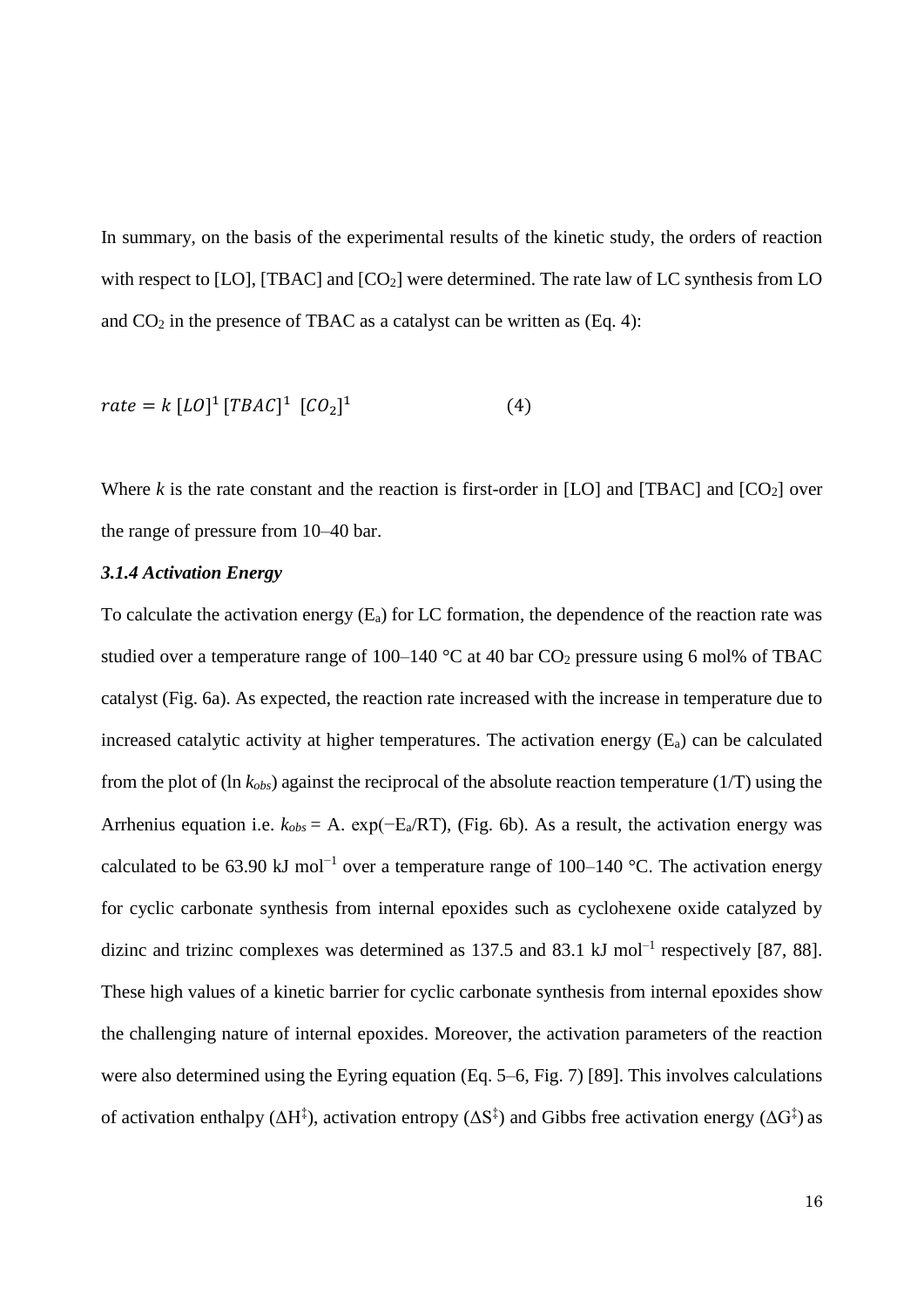listed in Table 3. The value of activation energy (Ea) obtained from the Eyring plot (i.e. 63.74 kJ mol<sup>-1</sup>) was found to be in close agreement with the value obtained from the Arrhenius plot.

$$
k = \frac{k_B T}{h} exp\left(-\frac{\Delta G^{\dagger}}{RT}\right) = \frac{k_B T}{h} exp\left(-\frac{\Delta H^{\dagger}}{RT} + \frac{\Delta S^{\dagger}}{R}\right) \tag{5}
$$

$$
ln\left(\frac{k}{T}\right) = -\frac{\Delta H^{\dagger}}{RT} + \left(\frac{\Delta S^{\dagger}}{R} + ln\left(\frac{k_B}{h}\right)\right) \tag{6}
$$

Where h is Planck constant (6.6261 x  $10^{-34}$  Js) and k<sub>B</sub> is Boltzmann constant (1.3807 x  $10^{-23}$  J K<sup>-</sup>  $\left( \frac{1}{2} \right)$ .



**Fig. 6 a)** Decrease in LO mole concentration ([LO] = 4.5 M) with time over the temperature range of 100–140 °C **b)** Curve fitting of ln *kobs* against the reciprocal absolute temperature (Reaction conditions: 4.5 M LO in PC at  $p (CO<sub>2</sub>) = 40$  bar and 6 mol% TBAC catalyst).

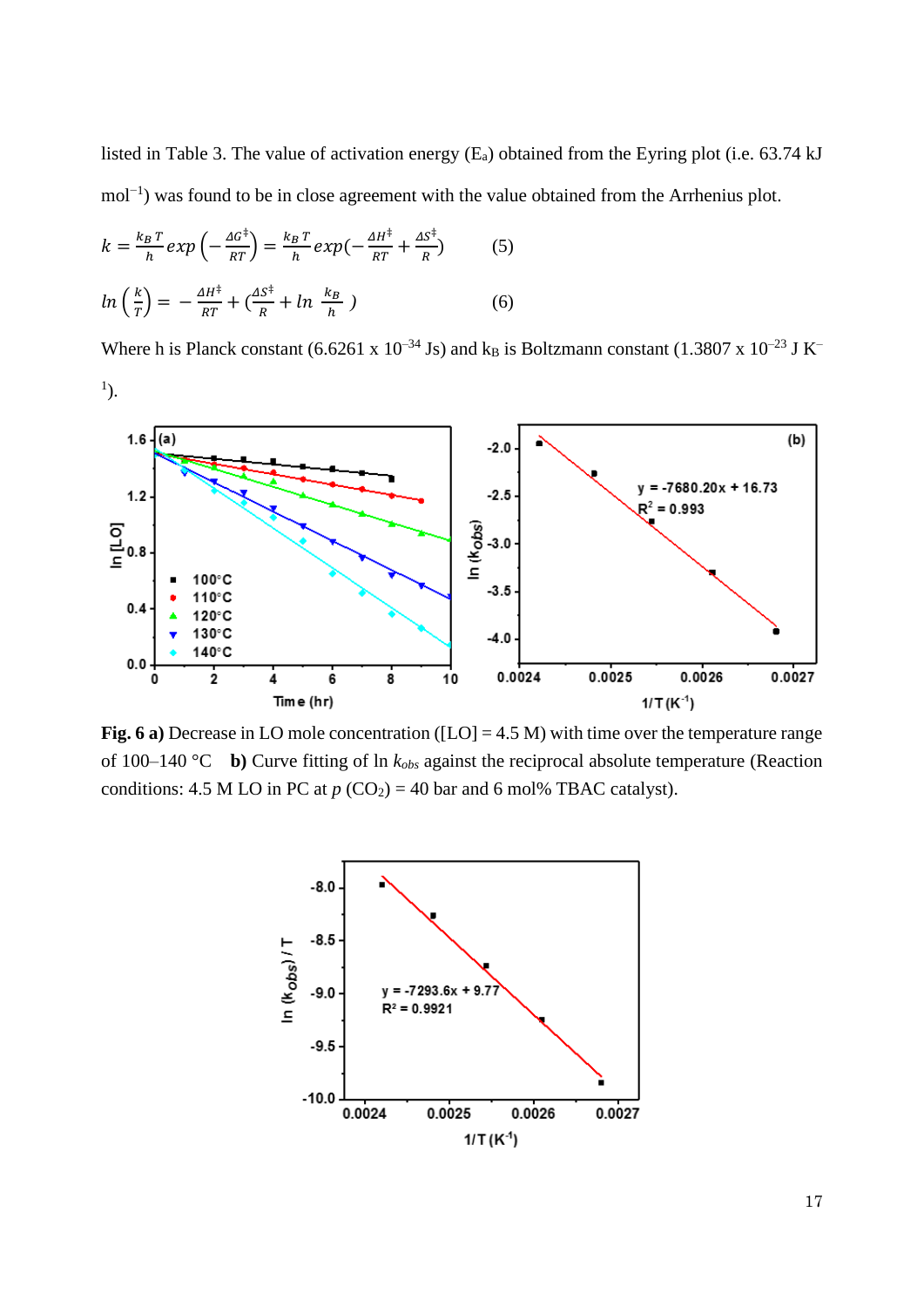**Fig. 7** Eyring plot of ln (*kobs*) / T against the reciprocal of absolute reaction temperatures (1/T) over a temperature range of 100–140 °C.

| <b>Activation enthalpy</b> | <b>Activation entropy</b>   | <b>Gibbs free energy</b> | <b>Activation energy</b> |
|----------------------------|-----------------------------|--------------------------|--------------------------|
| $\Delta H^{\ddagger}$      | $\Delta S^{\ddagger}$       | $\Delta G^{\ddagger}$    | $E_a$                    |
| $kJ$ mol <sup>-1</sup>     | $J \text{ mol}^{-1} K^{-1}$ | $kJ \text{ mol}^{-1}$    | $kJ \text{ mol}^{-1}$    |
| $60.64^{\rm a}$            | $-103.59$ <sup>a</sup>      | $102.55^{b}$             | $63.74^{\circ}$          |

**Table 3** Activation parameters for LC synthesis calculated using Eyring equation.

<sup>a</sup>According to Eq. 6,  ${}^{b}\Delta G^{\ddagger} = \Delta H - T \Delta S$  at 373 K,  ${}^{c}$  E<sub>a</sub> =  $\Delta H + RT$ 

## *3.1.5 Proposed reaction mechanism*

On the basis of the detailed kinetic study, a reaction mechanism for cyclic carbonate from trisubstituted epoxide has been proposed (Scheme 3) that is consistent with the observations here. In the first step, the halide anion  $(Cl<sup>-</sup>)$  of tetrabutylammonium chloride (TBAC) undergoes a nucleophilic attack on the least hindered carbon atom to ring-open the epoxide. In the absence of Lewis acid catalyst, there was no partial positive charge on any carbon atom and the 2 C atoms in the epoxide ring have the same electrophilicity. Therefore, the nucleophilic attack takes place on the least sterically hindered carbon atom due to its higher accessibility. This results in the formation of a highly reactive chloro-alkoxide intermediate which is stabilized by the counter cations (TBA<sup>+</sup>) (step 2). This ring-opened epoxide further coordinates with a carbon atom of  $CO<sub>2</sub>$ to give carbonate anion (step 3). Finally, the carbonate anion goes through intramolecular cyclic elimination to give a five-membered cyclic carbonate (*cis* and *trans-*isomer) and the catalyst is regenerated (step 4). The reported observations are in agreement with the accepted mechanism for cyclic carbonate formation and highlight the importance of small nucleophiles like chloride when such reactions are performed with highly substituted epoxides. Moreover, the overall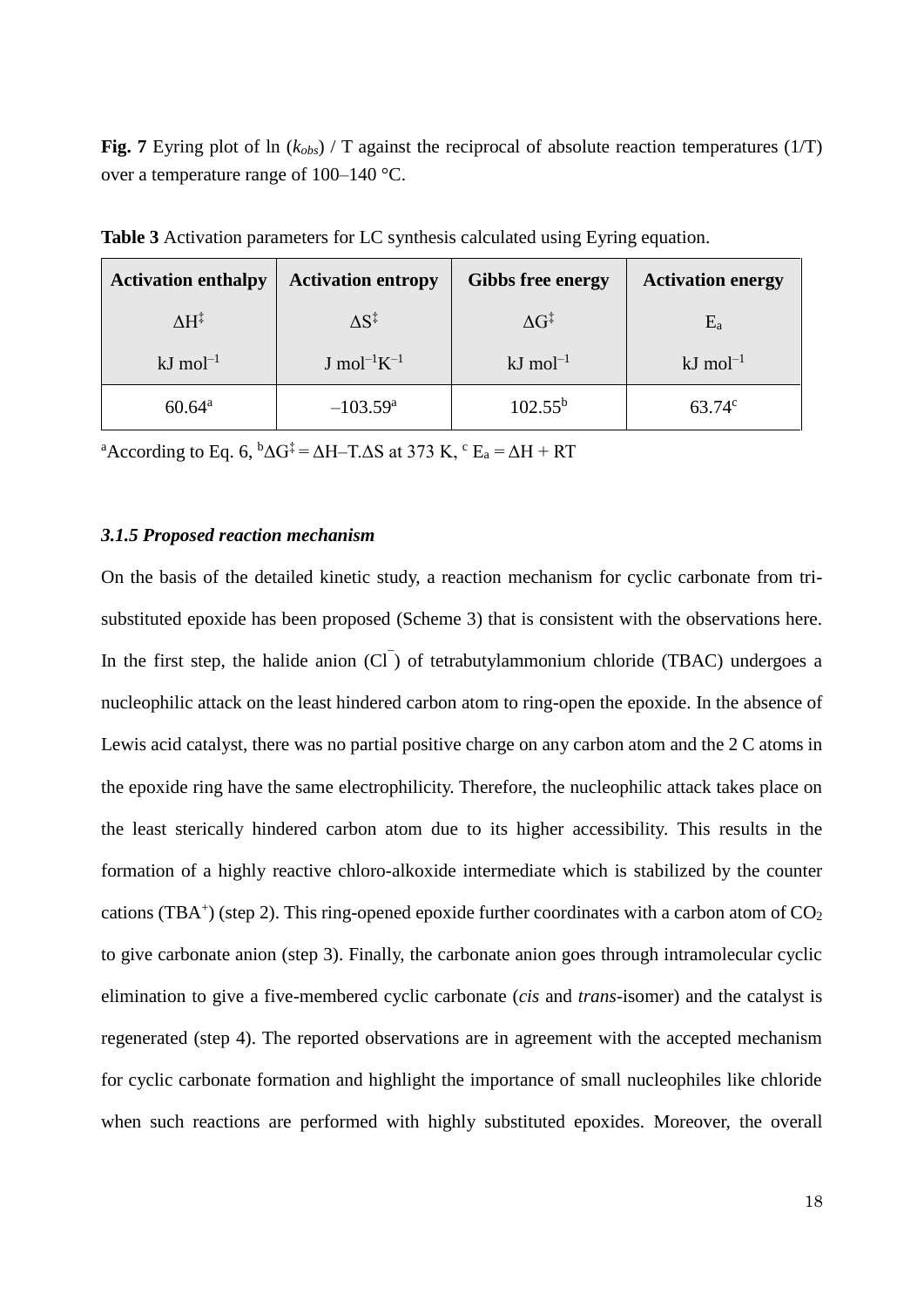stereochemical information was retained due to two consecutive  $S_N2$  reactions at the same carbon center as shown in ring opening and ring closure steps of the mechanism. This retention in the overall configuration was suggested for cyclic carbonate synthesis from internal epoxide using a relatively high concentration of halide anion in the reaction mixture [\[90\]](#page-25-7).



**Scheme 3** Proposed reaction mechanism of cyclic carbonate synthesis from tri-substituted epoxide and CO2.

# **4. Conclusions**

In conclusion, a 100% selective synthesis of sustainable cyclic carbonates from bio-based LO and CO<sup>2</sup> was carried out using a commercially available, inexpensive TBAC as an effective homogeneous catalyst. The initial studies of cycloaddition from a commercially available LO (a mixture of *cis* and *trans-*LO) revealed that the reaction was stereoselective and the *trans*-isomer was found to be more reactive than the *cis-*isomer similar to the previous report. A stereoselective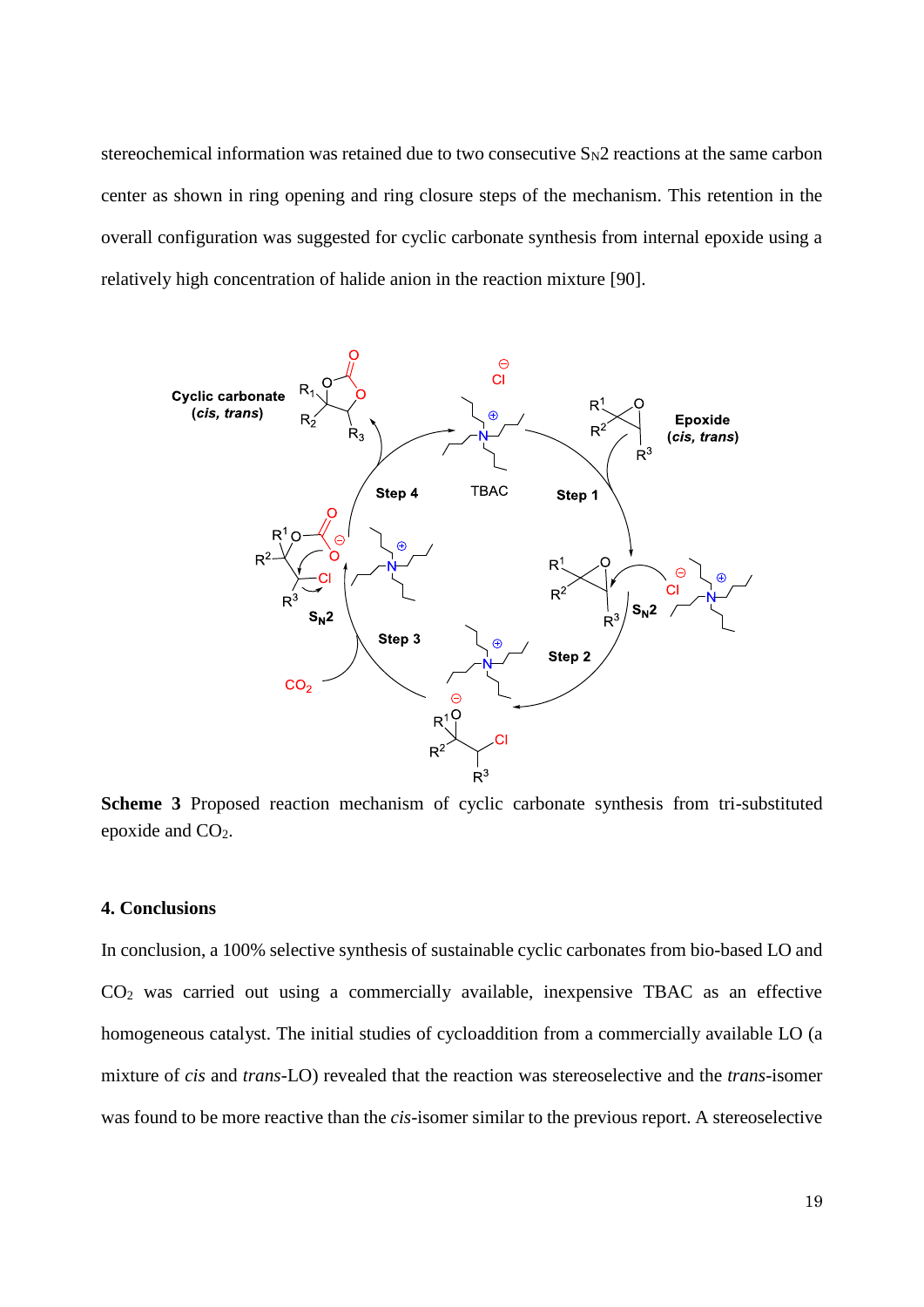method of  $(R)$ -(+)-limonene epoxidation was carried out following the reported protocols to achieve a high yield of the more reactive *trans*-isomer  $(87 \pm 2\%)$ . Moreover, a detailed kinetic study of  $CO<sub>2</sub>$  cycloaddition to LO was carried out in the presence of propylene carbonate as a greener polar aprotic solvent. The results indicate a first-order dependence of the reaction with respect to LO, TBAC and CO<sub>2</sub> concentrations. The temperature dependence of the reaction rate was also studied over a range of 100–140 °C to determine the activation parameters, via Arrhenius and Eyring plots. The activation energy  $(E_a)$  calculated for LC synthesis was found to be 64 kJ mol<sup>-1</sup>. The high positive value of free energy ( $\Delta G^{\ddagger} = 102.55$  kJ mol<sup>-1</sup>) and negative value of activation entropy ( $\Delta S^{\ddagger} = -103.59$  J mol<sup>-1</sup>) obtained from Eyring plot, indicate that the reaction was endergonic and kinetically controlled. Furthermore, a general reaction mechanism of cyclic carbonate synthesis from tri-substituted epoxides and carbon dioxide  $(CO<sub>2</sub>)$  in the presence of TBAC catalyst was proposed.

#### **Acknowledgments**

This work is supported by the Engineering and Physical Science Research Council (EPSRC) funding for Sustainable Polymers (Project reference EP/L017393/1). We are also grateful to the support of the University of Engineering and Technology, Lahore in providing the scholarship to one of the authors.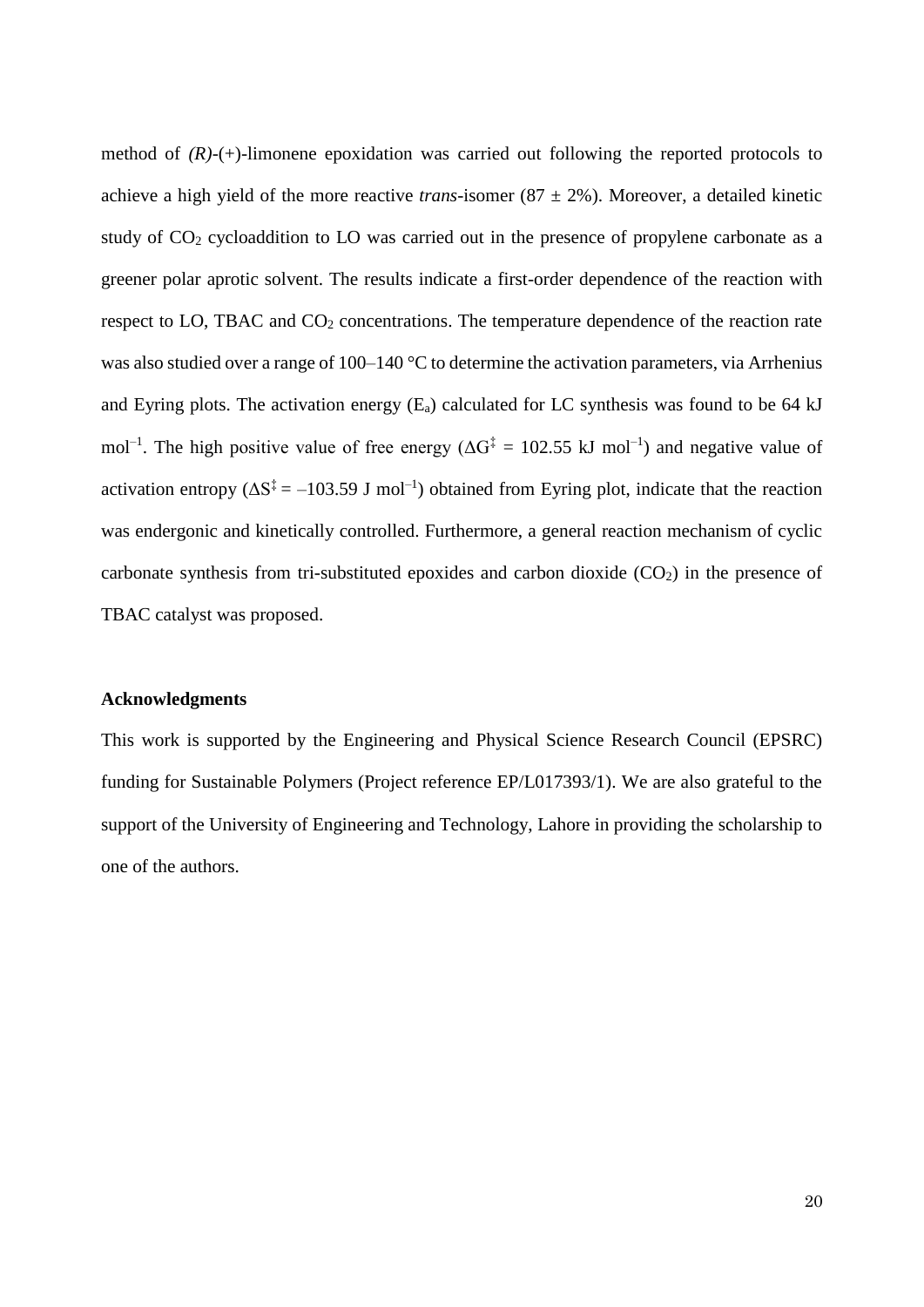## **References**

- <span id="page-20-0"></span>[1] IPCC, https:/[/www.co2.earth/global-co2-emissions](http://www.co2.earth/global-co2-emissions) (2018).
- <span id="page-20-1"></span>[2] C.O. Tuck, E. Pérez, I.T. Horváth, R.A. Sheldon, M. Poliakoff, Science 337 (2012) 695-699.
- <span id="page-20-2"></span>[3] C. Ampelli, S. Perathoner, G. Centi, Phil. Trans. R. Soc. A 373 (2015) 20140177.
- <span id="page-20-3"></span>[4] A.L. Villa de P, B.F. Sels, D.E. De Vos, P.A. Jacobs, Am. J. Org. Chem. 64 (1999) 7267-7270.
- <span id="page-20-4"></span>[5] M. Firdaus, L. Montero de Espinosa, M.A.R. Meier, Macromolecules 44 (2011) 7253-7262.
- [6] G.P. Blanch, G.J. Nicholson, J. Chromatogr. Sci. 36 (1998) 37-43.
- [7] E.A. Nonino, Perfumer & flavorist 22 (1997) 53-58.
- <span id="page-20-5"></span>[8] R. Ciriminna, M. Lomeli-Rodriguez, P.D. Cara, J.A. Lopez-Sanchez, M. Pagliaro, Chem. Commun. 50 (2014) 15288-15296.
- <span id="page-20-6"></span>[9] A.M. Balu, V. Budarin, P.S. Shuttleworth, L.A. Pfaltzgraff, K. Waldron, R. Luque, J.H. Clark, ChemSusChem 5 (2012) 1694-1697.
- <span id="page-20-7"></span>[10] C.M. Byrne, S.D. Allen, E.B. Lobkovsky, G.W. Coates, J. Am. Chem. Soc. 126 (2004) 11404- 11405.
- <span id="page-20-8"></span>[11] M. Bähr, A. Bitto, R. Mülhaupt, Green Chem. 14 (2012) 1447-1454.
- <span id="page-20-9"></span>[12] R. Ciriminna, M. Lomeli-Rodriguez, P.D. Carà, J.A. Lopez-Sanchez, M. Pagliaro, Chem. Commun. 50 (2014) 15288-15296.
- <span id="page-20-10"></span>[13] M. Firdaus, M.A.R. Meier, Green Chem. 15 (2013) 370-380.
- <span id="page-20-11"></span>[14] B.M. Trost, Acc. Chem. Res. 35 (2002) 695-705.
- <span id="page-20-12"></span>[15] M. Aresta, A. Dibenedetto, Dalton Transactions (2007) 2975-2992.
- <span id="page-20-13"></span>[16] J.H. Clements, Ind. Eng. Chem. Res. 42 (2003) 663-674.
- <span id="page-20-14"></span>[17] B. Schäffner, F. Schäffner, S.P. Verevkin, A. Börner, Chem. Rev. 110 (2010) 4554-4581.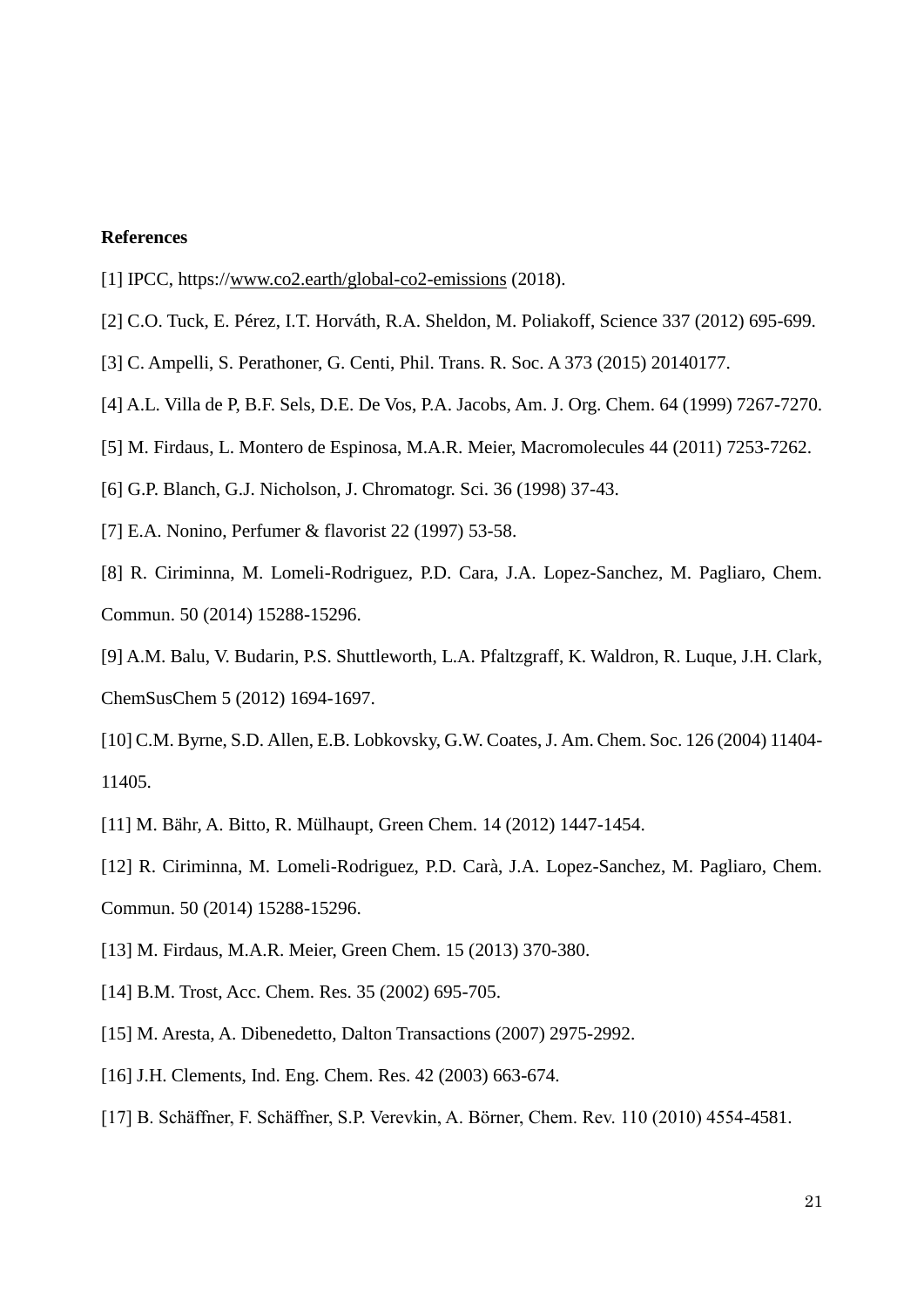- <span id="page-21-0"></span>[18] K. Xu, Chem. Rev. 104 (2004) 4303-4418.
- <span id="page-21-1"></span>[19] V. Etacheri, R. Marom, R. Elazari, G. Salitra, D. Aurbach, Energy Environ. Sci. 4 (2011) 3243-3262.
- <span id="page-21-2"></span>[20] O. Hauenstein, S. Agarwal, A. Greiner, Nat. Commun. 7 (2016).
- [21] M. Unverferth, O. Kreye, A. Prohammer, M.A.R. Meier, Macromol. Rapid Commun. 34 (2013) 1569-1574.
- [22] B. Ochiai, T. Endo, Prog. Polym. Sci. 30 (2005) 183-215.
- <span id="page-21-3"></span>[23] C. Murugan, H.C. Bajaj, R.V. Jasra, Catal. Lett. 137 (2010) 224-231.
- [24] H. Yue, Y. Zhao, X. Ma, J. Gong, Chem. Soc. Rev. 41 (2012) 4218-4244.
- [25] Y. Li, K. Junge, M. Beller, M. Cui, Z. Chen, C.-Y. Cao, W.-G. Song and L. Jiang, Chem. Commun 49 (2013) 6093-6095.
- <span id="page-21-4"></span>[26] G. Cascio, E. Manghisi, R. Porta, G. Fregnan, J. Med. Chem. 28 (1985) 815-818.
- [27] H. Kawai, F. Sakamoto, M. Taguchi, M. Kitamura, M. Sotomura, G. Tsukamoto, Chem.
- Pharm. Bull. 39 (1991) 1422-1425.
- [28] D.J. Carini, R.J. Ardecky, C.L. Ensinger, J.R. Pruitt, R.R. Wexler, P.C. Wong, S.-M. Huang,
- B.J. Aungst, P.B. Timmermans, Bioorg. Med. Chem. Lett. 4 (1994) 63-68.
- <span id="page-21-5"></span>[29] R. Martin, A.W. Kleij, ChemSusChem 4 (2011) 1259-1263.
- <span id="page-21-6"></span>[30] C. Martin, G. Fiorani, A.W. Kleij, ACS Catal. 5 (2015) 1353-1370.
- <span id="page-21-7"></span>[31] Q. Liu, L. Wu, R. Jackstell, M. Beller, Nat. Commun. 6 (2015) 5933.
- <span id="page-21-8"></span>[32] J.A. Castro-Osma, C. Alonso-Moreno, A. Lara-Sánchez, J. Martínez, M. North, A. Otero, Catalysis Science & Technology 4 (2014) 1674-1684.
- <span id="page-21-9"></span>[33] M. Cokoja, C. Bruckmeier, B. Rieger, W.A. Herrmann, F.E. Kühn, Angew. Chem. Int. Ed. 50 (2011) 8510-8537.
- <span id="page-21-10"></span>[34] C.J. Whiteoak, E. Martin, M.M. Belmonte, J. Benet‐Buchholz, A.W. Kleij, Adv. Synth. Catal.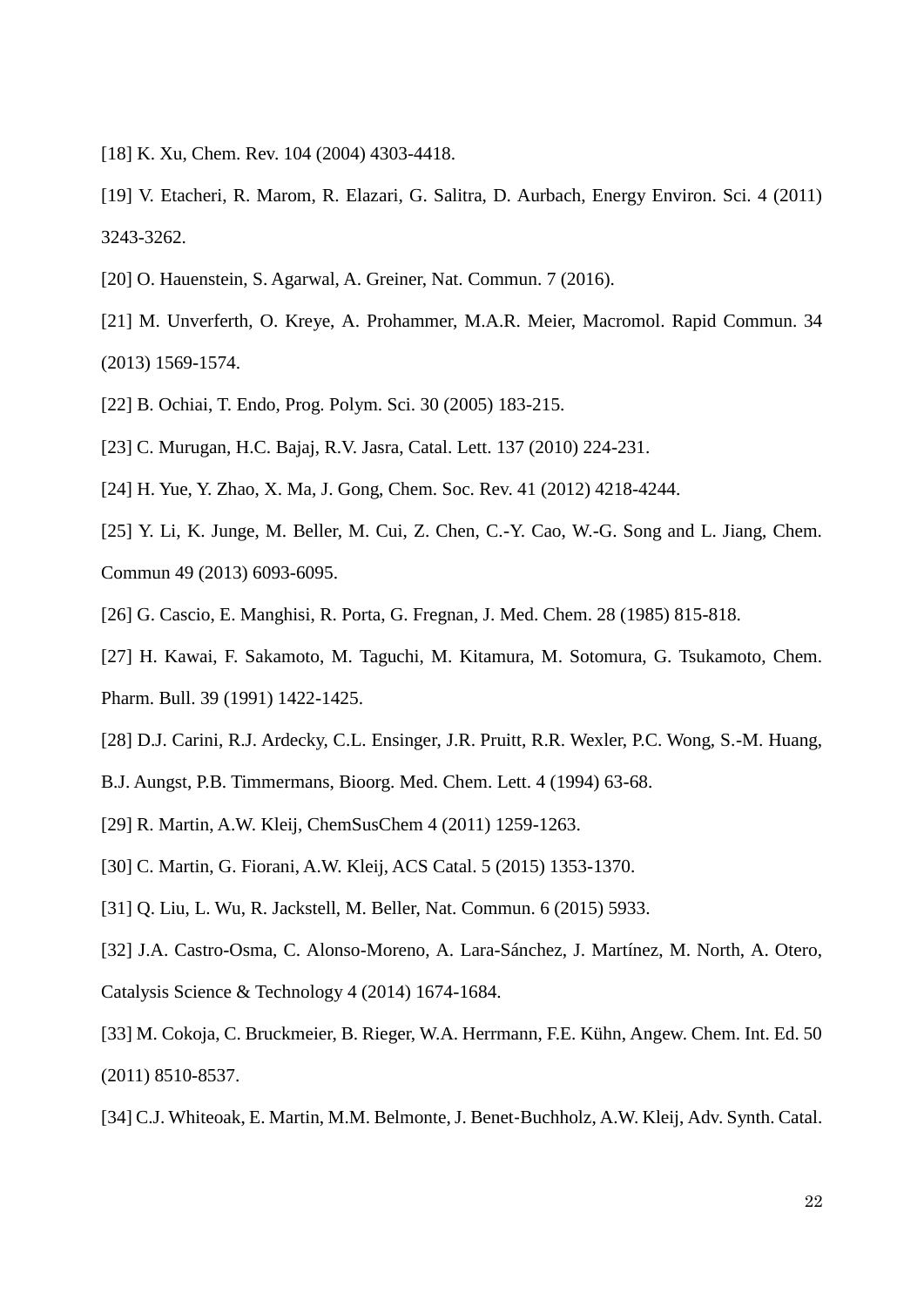354 (2012) 469-476.

[35] M. Taherimehr, S.M. Al-Amsyar, C.J. Whiteoak, A.W. Kleij, P.P. Pescarmona, Green Chem. 15 (2013) 3083-3090.

- [36] M.A. Fuchs, T.A. Zevaco, E. Ember, O. Walter, I. Held, E. Dinjus, M. Döring, Dalton Transactions 42 (2013) 5322-5329.
- <span id="page-22-0"></span>[37] V. Calo, A. Nacci, A. Monopoli, A. Fanizzi, Org. Lett. 4 (2002) 2561-2563.
- [38] M. Mamone, T. Milcent, B. Crousse, Chem. Commun. 51 (2015) 12736-12739.
- [39] A. Mirabaud, J.-C. Mulatier, A. Martinez, J.-P. Dutasta, V.r. Dufaud, ACS Catal. 5 (2015) 6748-6752.
- <span id="page-22-1"></span>[40] W. Desens, C. Kohrt, M. Frank, T. Werner, ChemSusChem 8 (2015) 3815-3822.
- [41] Y. Song, C. Cheng, H. Jing, Chemistry-A European Journal 20 (2014) 12894-12900.
- [42] X. Liu, S. Zhang, Q.-W. Song, X.-F. Liu, R. Ma, L.-N. He, Green Chem. 18 (2016) 2871- 2876.
- <span id="page-22-2"></span>[43] G. Fiorani, W. Guo, A.W. Kleij, Green Chem. 17 (2015) 1375-1389.
- [44] J. Sun, S. Zhang, W. Cheng, J. Ren, Tetrahedron Lett. 49 (2008) 3588-3591.
- [45] B.-H. Xu, J.-Q. Wang, J. Sun, Y. Huang, J.-P. Zhang, X.-P. Zhang, S.-J. Zhang, Green Chem. 17 (2015) 108-122.
- [46] W. Cheng, Q. Su, J. Wang, J. Sun, F.T.T. Ng, Catalysts 3 (2013) 878-901.
- [47] Q. He, J.W. O'Brien, K.A. Kitselman, L.E. Tompkins, G.C.T. Curtis, F.M. Kerton, Catalysis Science & Technology 4 (2014) 1513-1528.
- <span id="page-22-3"></span>[48] L. Pena Carrodeguas, J. González‐Fabra, F. Castro‐Gómez, C. Bo, A.W. Kleij, Chemistry-A European Journal 21 (2015) 6115-6122.
- <span id="page-22-4"></span>[49] G. Fiorani, M. Stuck, C. Martín, M.M. Belmonte, E. Martin, E.C. Escudero‐Adán, A.W. Kleij, ChemSusChem 9 (2016) 1304-1311.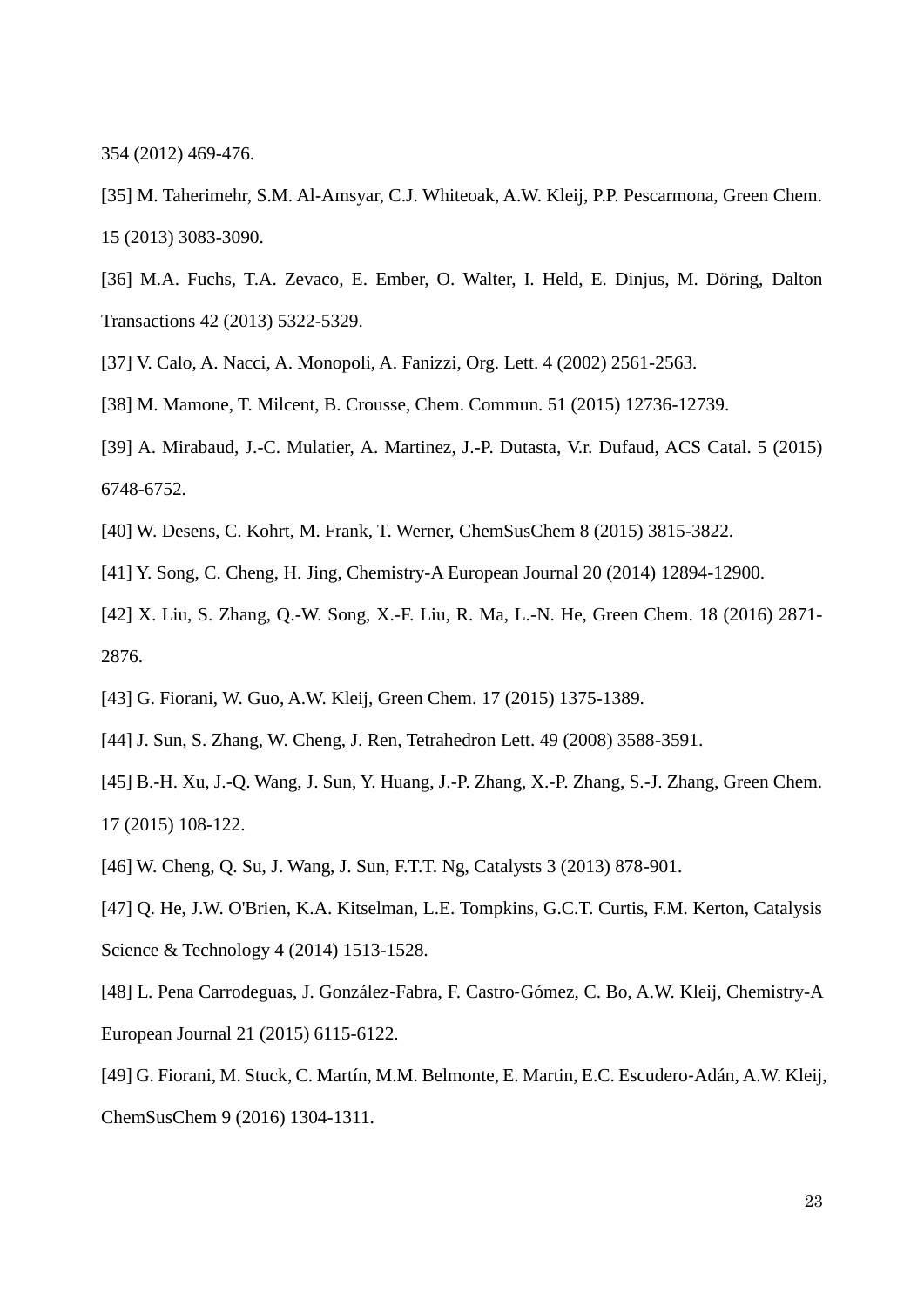[50] C.J. Whiteoak, N. Kielland, V. Laserna, E.C. Escudero-Adán, E. Martin, A.W. Kleij, J. Am. Chem. Soc. 135 (2013) 1228-1231.

[51] V. Laserna, G. Fiorani, C.J. Whiteoak, E. Martin, E. Escudero‐Adán, A.W. Kleij, Angew. Chem. Int. Ed. 53 (2014) 10416-10419.

<span id="page-23-0"></span>[52] C.J. Whiteoak, N. Kielland, V. Laserna, F. Castro‐Gómez, E. Martin, E.C. Escudero‐Adán, C. Bo, A.W. Kleij, Chemistry–A European Journal 20 (2014) 2264-2275.

<span id="page-23-1"></span>[53] H. Buettner, L. Longwitz, J. Steinbauer, C. Wulf, T. Werner, Top. Curr. Chem. 375 (2017) 50.

<span id="page-23-2"></span>[54] M. Cokoja, M.E. Wilhelm, M.H. Anthofer, W.A. Herrmann, F.E. Kuehn, ChemSusChem 8 (2015) 2436-2454.

<span id="page-23-3"></span>[55] M. Hiroshi, M. Masato, G. Yuuta, Y. Jun-ichi, M. Hisatoyo, M. Suguru, Bull. Chem. Soc. Jpn. 91 (2018) 92-94.

<span id="page-23-4"></span>[56] J. Martínez, J. Fernández‐Baeza, L.F. Sánchez‐Barba, J.A. Castro‐Osma, A. Lara‐Sánchez, A. Otero, ChemSusChem 10 (2017) 2886-2890.

<span id="page-23-5"></span>[57] O. Hauenstein, M. Reiter, S. Agarwal, B. Rieger, A. Greiner, Green Chem. 18 (2016) 760- 770.

<span id="page-23-6"></span>[58] A.F. Thomas, Y. Bessiere, Natural Product Reports 6 (1989) 291-309.

<span id="page-23-7"></span>[59] D. Steiner, L. Ivison, C.T. Goralski, R.B. Appell, J.R. Gojkovic, B. Singaram, Tetrahedron: Asymmetry 13 (2002) 2359-2363.

<span id="page-23-8"></span>[60] K.N. Gurudutt, S. Rao, P. Srinivas, Flavour and fragrance journal 7 (1992) 343-345.

<span id="page-23-9"></span>[61] J. Sun, S.-I. Fujita, F. Zhao, M. Arai, Applied Catalysis A: General 287 (2005) 221-226.

[62] H. Xie, S. Li, S. Zhang, J. Mol. Catal. A: Chem. 250 (2006) 30-34.

[63] Y. Zhao, J.-S. Tian, X.-H. Qi, Z.-N. Han, Y.-Y. Zhuang, L.-N. He, J. Mol. Catal. A: Chem. 271 (2007) 284-289.

<span id="page-23-10"></span>[64] A. Otero, J. Martinez, J. Fernandez-Baeza, L.F. Sanchez-Barba, J.A. Castro-Osma, A. Lara-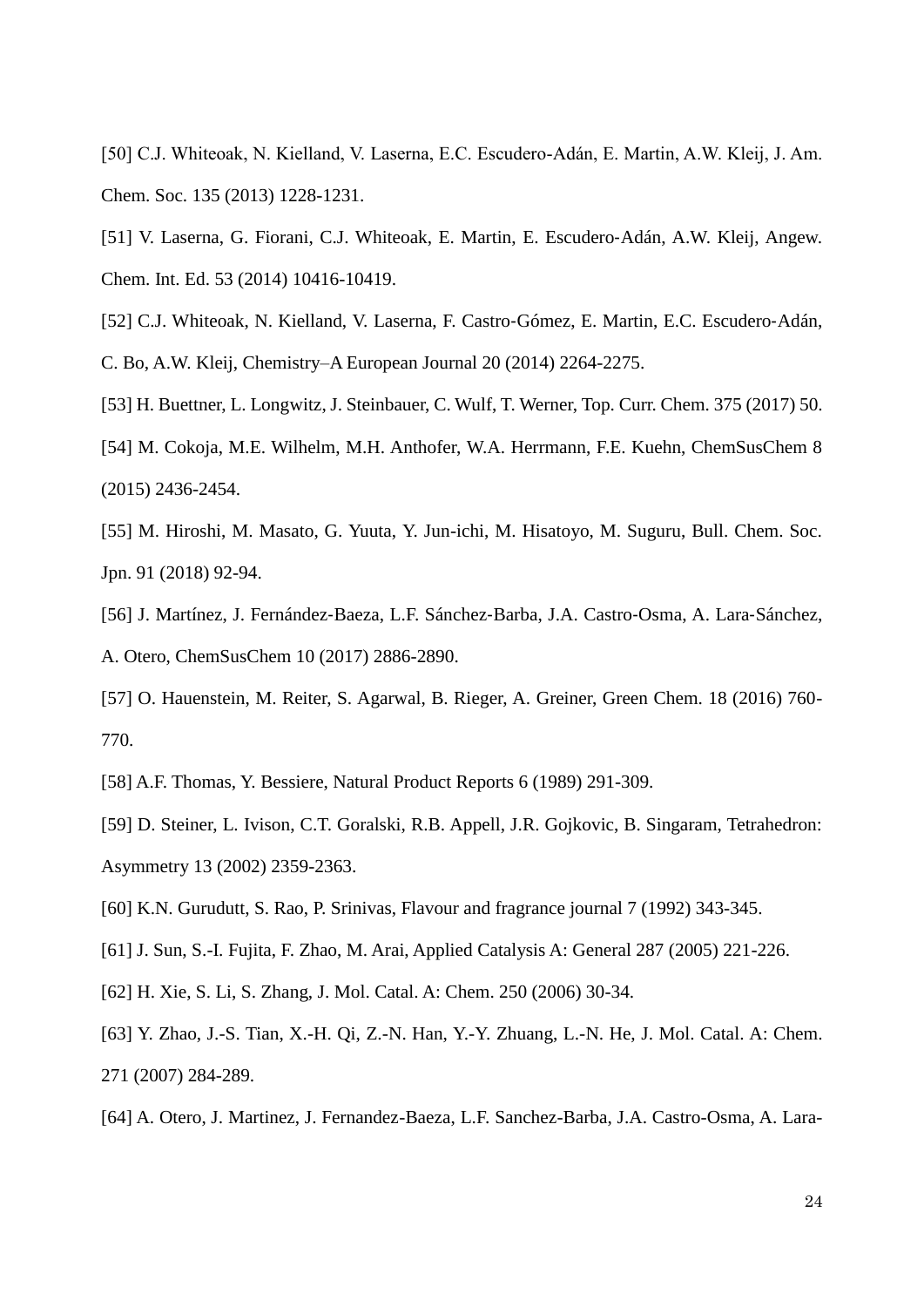Sanchez, ChemSusChem (2017).

- <span id="page-24-0"></span>[65] L.-F. Xiao, F.-W. Li, J.-J. Peng, C.-G. Xia, J. Mol. Catal. A: Chem. 253 (2006) 265-269.
- <span id="page-24-1"></span>[66] J. Martínez, J.A. Castro‐Osma, A. Earlam, C. Alonso‐Moreno, A. Otero, A. Lara‐Sánchez,

M. North, A. Rodríguez‐Diéguez, Chemistry-A European Journal 21 (2015) 9850-9862.

- [67] R. Luo, W. Zhang, Z. Yang, X. Zhou, H. Ji, J. CO2 Util. 19 (2017) 257-265.
- <span id="page-24-7"></span>[68] W. Clegg, R.W. Harrington, M. North, R. Pasquale, Chemistry-A European Journal 16 (2010) 6828-6843.
- <span id="page-24-2"></span>[69] H. Kawanami, Y. Ikushima, Chem. Commun. (2000) 2089-2090.
- [70] L. Wang, L. Lin, G. Zhang, K. Kodama, M. Yasutake, T. Hirose, Chem. Commun. 50 (2014) 14813-14816.
- [71] J.L. Jiang, R. Hua, Synth. Commun. 36 (2006) 3141-3148.
- [72] J.A. Kozak, J. Wu, X. Su, F. Simeon, T.A. Hatton, T.F. Jamison, J. Am. Chem. Soc. 135 (2013) 18497-18501.
- <span id="page-24-3"></span>[73] G.R. Pazuki, H. Pahlavanzadeh, Theor. Found. Chem. Eng. 39 (2005) 240-245.
- <span id="page-24-4"></span>[74] J.W. Comerford, I.D.V. Ingram, M. North, X. Wu, Green Chem. 17 (2015) 1966-1987.
- <span id="page-24-5"></span>[75] H.L. Parker, J. Sherwood, A.J. Hunt, J.H. Clark, ACS Sustainable Chemistry & Engineering 2 (2014) 1739-1742.
- <span id="page-24-6"></span>[76] J. S Bello Forero, J. A Hernández Muñoz, J. Jones Junior, F. M da Silva, Current Organic Synthesis 13 (2016) 834-846.
- <span id="page-24-8"></span>[77] R. Luo, W. Zhang, Z. Yang, X. Zhou, H. Ji, J. CO2 Util. 19 (2017) 257-265.
- <span id="page-24-9"></span>[78] J. Martinez, J.A. Castro‐Osma, A. Earlam, C. Alonso‐Moreno, A. Otero, A. Lara‐Sánchez, M. North, A. Rodríguez‐Diéguez, Chemistry-A European Journal 21 (2015) 9850-9862.
- <span id="page-24-10"></span>[79] R. Pohorecki, C. Możeński, Chemical Engineering and Processing: Process Intensification 37 (1998) 69-78.